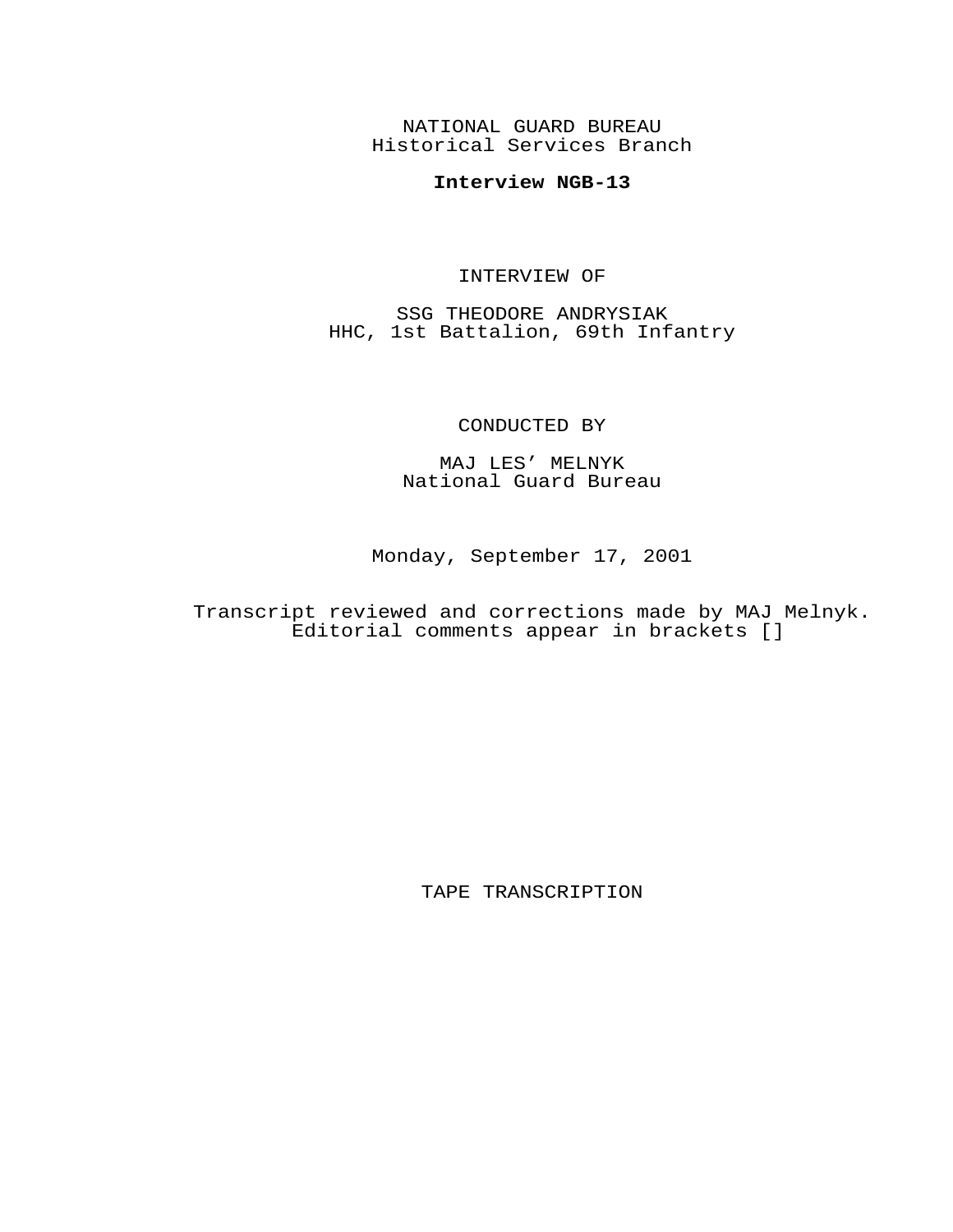## P R O C E E D I N G S

| $\mathbf 1$ | MAJ MELNYK: This is MAJ Les' Melnyk, Army               |
|-------------|---------------------------------------------------------|
| 2           | National Guard Historian for the National Guard Bureau, |
| 3           | Historical Services Division, and I am speaking to SSG  |
| 4           | Theodore L. Andrysiak of Headquarters, at Headquarters  |
| 5           | Company, 1st Battalion, 69th Infantry, at the           |
| 6           | Regimental Armory at 68 Lexington Avenue, in New York   |
| 7           | City, on the 17th of September 2001.                    |
| 8           | SSG Andrysiak, you've read and signed the               |
| 9           | access agreement for oral history materials and --      |
| 10          | SSG ANDRYSIAK: Yes. Yes, sir.                           |
| 11          | MAJ MELNYK: Okay. I need that out loud.                 |
| 12          | SSG ANDRYSIAK: Yes, sir.                                |
| 13          | MAJ MELNYK: And you understand that whatever            |
| 14          | you say may be -- will be accessed into the archives of |
| 15          | the Army and may be used for later histories and used   |
| 16          | in that manner, and you have read all the materials and |
|             |                                                         |
| 17          | signed, with no reservations in terms of withholding    |
| 18          | anything.                                               |
| 19          | SSG ANDRYSIAK: Yes, sir.                                |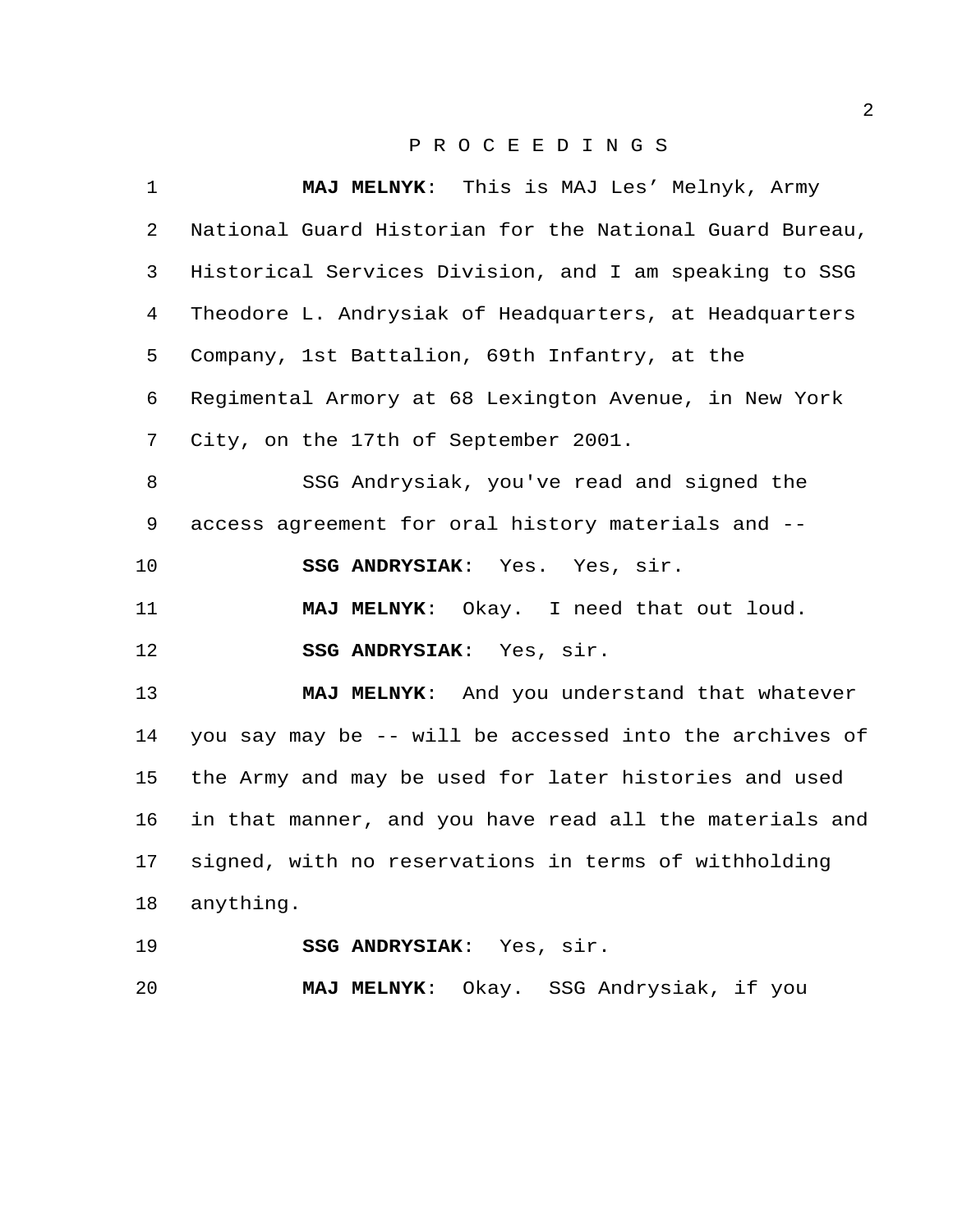would begin by telling me, again, for the record, your name, your rank, the unit you belong to, and your duty position in the unit.

 **SSG ANDRYSIAK**: Yes, sir. My name is Theodore Louis Andrysiak, Staff Sergeant. I'm with Headquarters Company, 1st of the 69th, and I am the Headquarters Company Communications Platoon Sergeant.

 **MAJ MELNYK**: And on Tuesday, the 11th of September, where were you when you found out about the attack on the World Trade Center?

 **SSG ANDRYSIAK**: I was at work, sir. I work for a -- I'm a technician. I'm a full-time technician with [New York State] Department of Military and Naval Affairs. I was at Staten Island, at our direct support shop at the time that we found out about the attacks. **MAJ MELNYK**: And how did you find out about

the attack?

 **SSG ANDRYSIAK**: By television. By television, by news. At first, I heard one of our employees had gone around and was telling everybody that an airplane had crashed into the World -- One World Trade Center,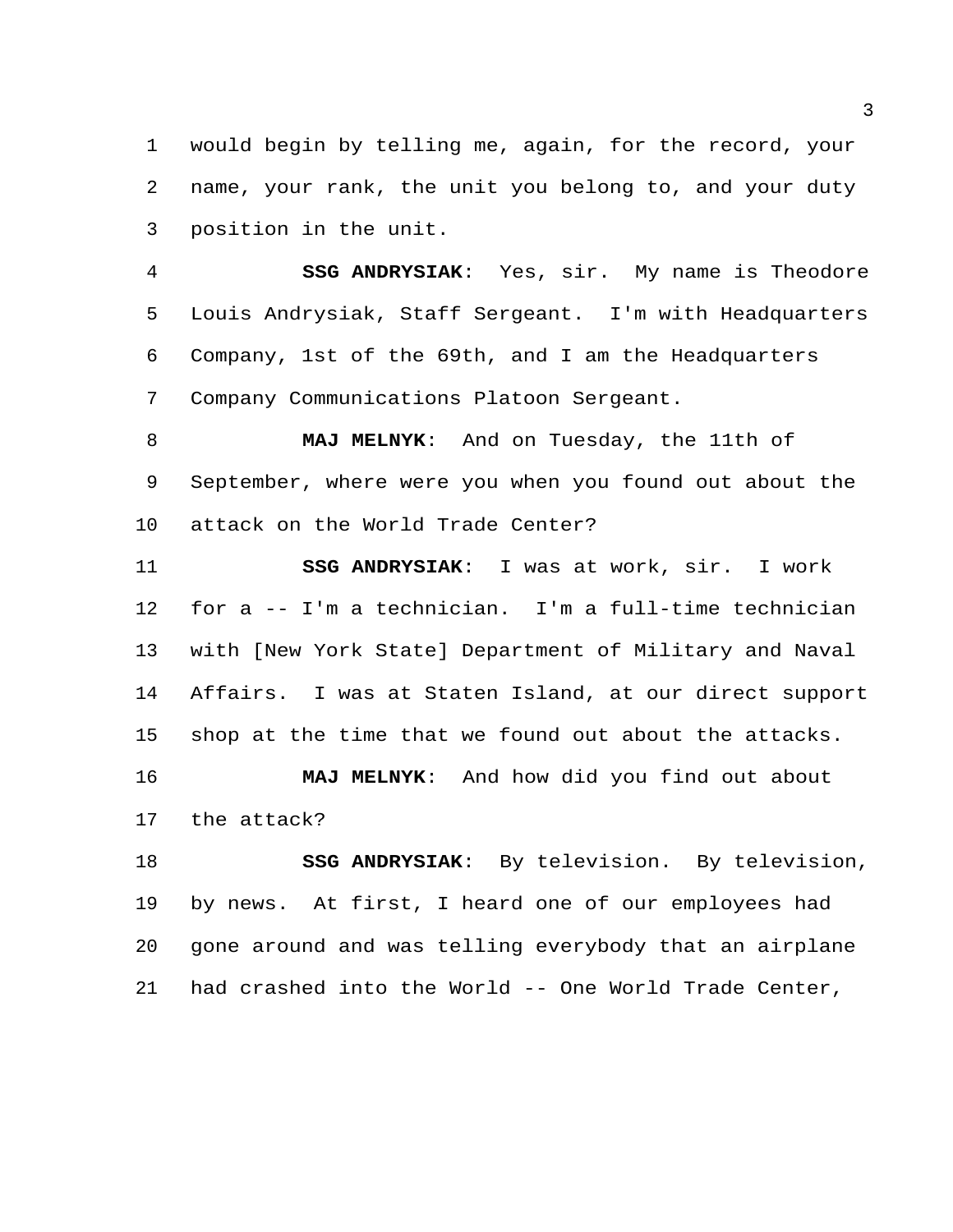and my first thought was that it was a small, maybe a small Cessna, the pilot might have had a heart attack, made an error.

 And we didn't think much of it, until we heard a second plane had crashed into Two World Trade Center, and that's when we went to the TV to get the update and find out that it was an actual terrorist attack.

 And with much disbelief and sorrow in my heart, and I'm sure all my coworkers, the horror that we had just witnessed was just unbelievable. Just unbelievable.

 **MAJ MELNYK**: The maintenance station at Staten Island, is that your normal duty station?

**SSG ANDRYSIAK**: Yes, sir.

**MAJ MELNYK**: Okay.

 **SSG ANDRYSIAK**: I'm an electronics technician there, working on all communications equipment for the lower downstate Army National Guard.

 **MAJ MELNYK**: How long have you been part of Headquarters Company and part of the battalion?

**SSG ANDRYSIAK**: Since March of 2001, sir.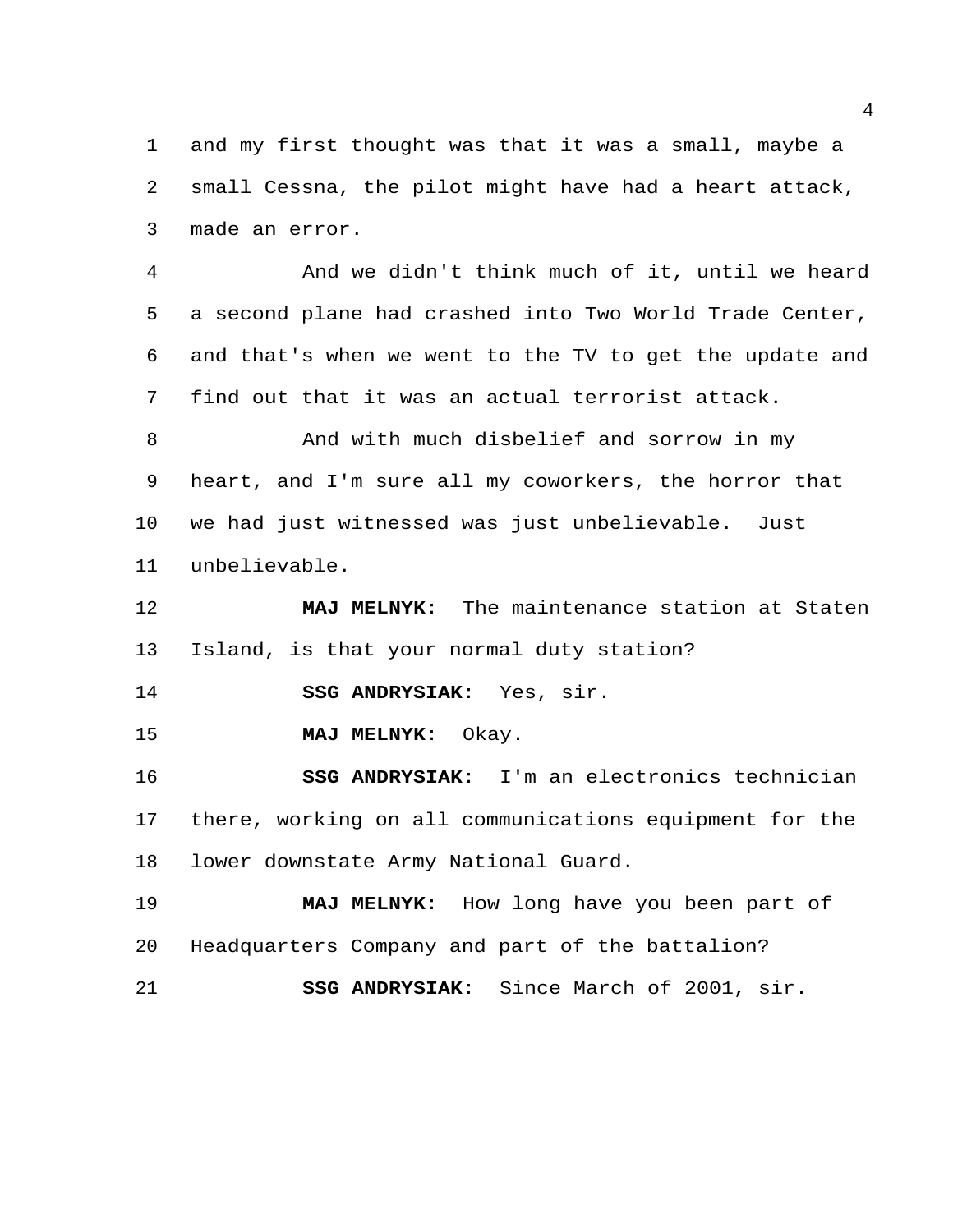**MAJ MELNYK**: And previously, your military experience, if you could briefly sum it up? **SSG ANDRYSIAK**: Sure, sir. Eighteen years,

 the past 18 years, I've been with Headquarters Company, 1st of the 101st CAV.

**MAJ MELNYK**: Which is on Staten Island.

 **SSG ANDRYSIAK**: Which is on Staten Island, in their communications section.

**MAJ MELNYK**: A lot of COMMO experience.

**SSG ANDRYSIAK**: Yes, sir.

 **MAJ MELNYK**: Okay. What did you do upon coming to the realization or did you come to the realization at that time that --

 **SSG ANDRYSIAK**: Sir, my first thoughts were of the battalion and what our mission was going to be through this, in my eyes, horrible times. That was my first thought is of what our unit, battalion, 1st of the 69th, was going to do, what our mission was going to be. That's where my thoughts first turned.

 **MAJ MELNYK**: You assumed that you would be called up.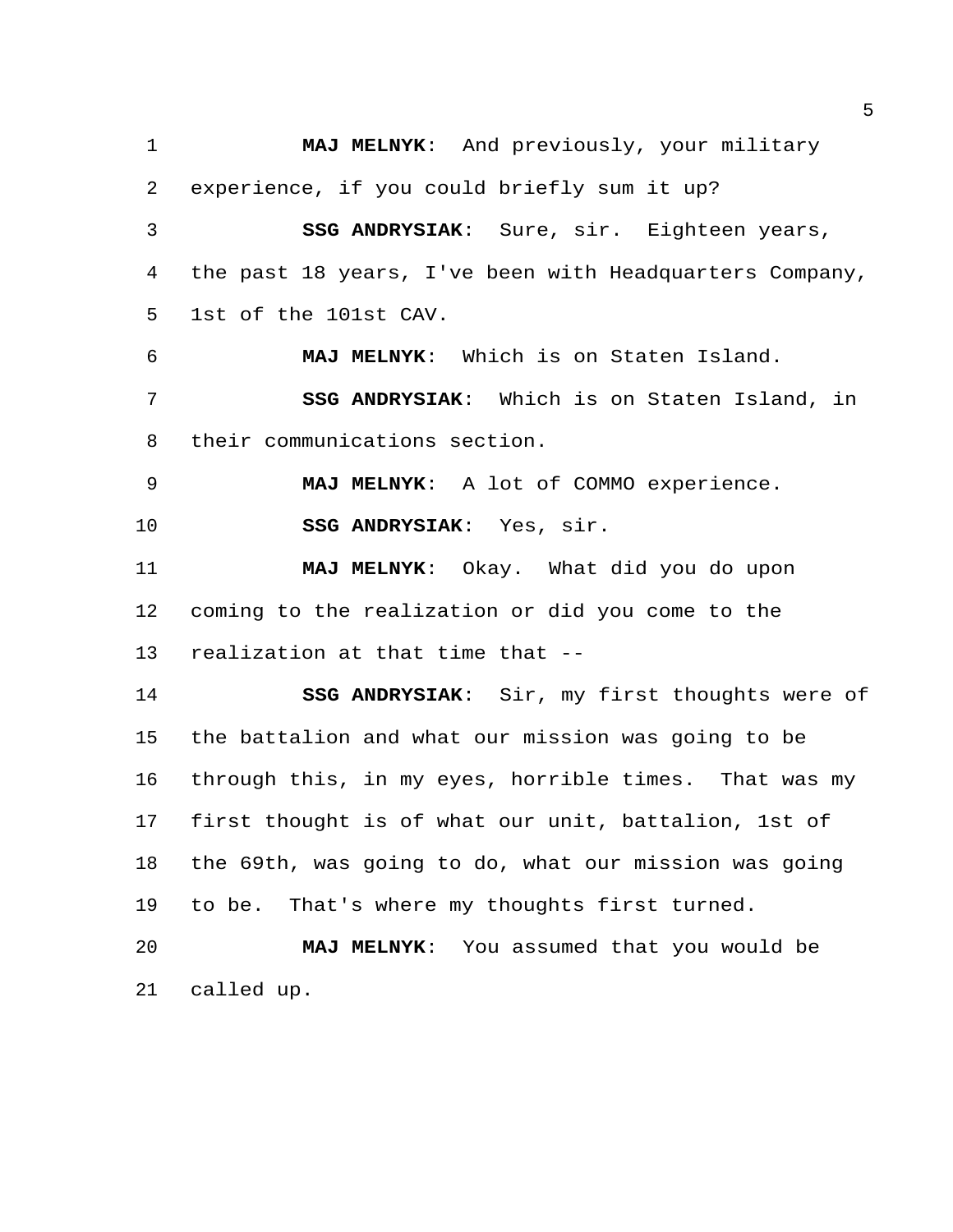**SSG ANDRYSIAK**: Yes, sir.

**MAJ MELNYK**: Okay.

 **SSG ANDRYSIAK**: Yes, sir. At the time, I could not make it into the battalion due to the inaccessible access through the freeways and the bridges, till things had calmed down.

7 So I had reported to the 101st CAV, which is on Staten Island. I called the 69th, called the battalion, notified them where I was, and I would make it in as soon as possible, and which I did that night. **MAJ MELNYK**: About what time?

 **SSG ANDRYSIAK**: I got -- arrived here at the 69th about 10:30 that evening.

 **MAJ MELNYK**: And what did you do at that point? Did you -- you fell in with the rest of Headquarters Company. And what were they doing at the time you arrived?

 **SSG ANDRYSIAK**: At the time I arrived, the company was preparing all the equipment necessary to move out for the mission at hand.

I had gathered up all my communications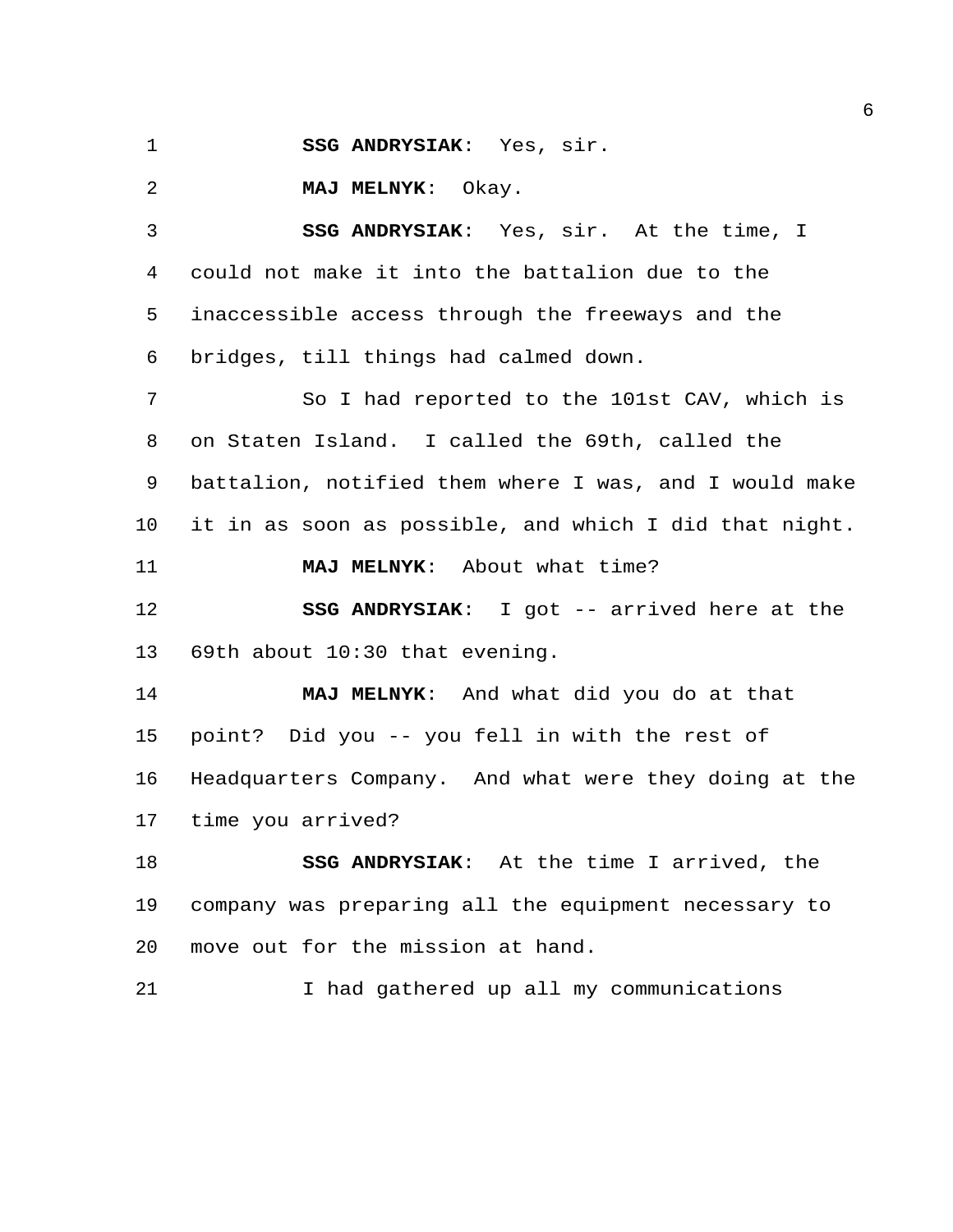people.

 **MAJ MELNYK**: How many did you have? **SSG ANDRYSIAK**: At that time, sir, I had six, at that time. **MAJ MELNYK**: Normally, you would have? **SSG ANDRYSIAK**: Normally, I would have 15. **MAJ MELNYK**: Okay. **SSG ANDRYSIAK**: Normally, at that time. At the time, I could not make it into the unit and I called to the unit and I found out that I had -- in the morning, I had four of my soldiers, COMMO Platoon soldiers here at the unit. I was at rest because I knew my platoon could handle the situation until I got there. So I was very much at ease, as I'm sure the company was, that my platoon could handle and assess the situation, what equipment we needed, until we arrived on scene. And when I did arrive on the scene, they did have all -- they had equipment ready and communications established for the battalion and I was very proud of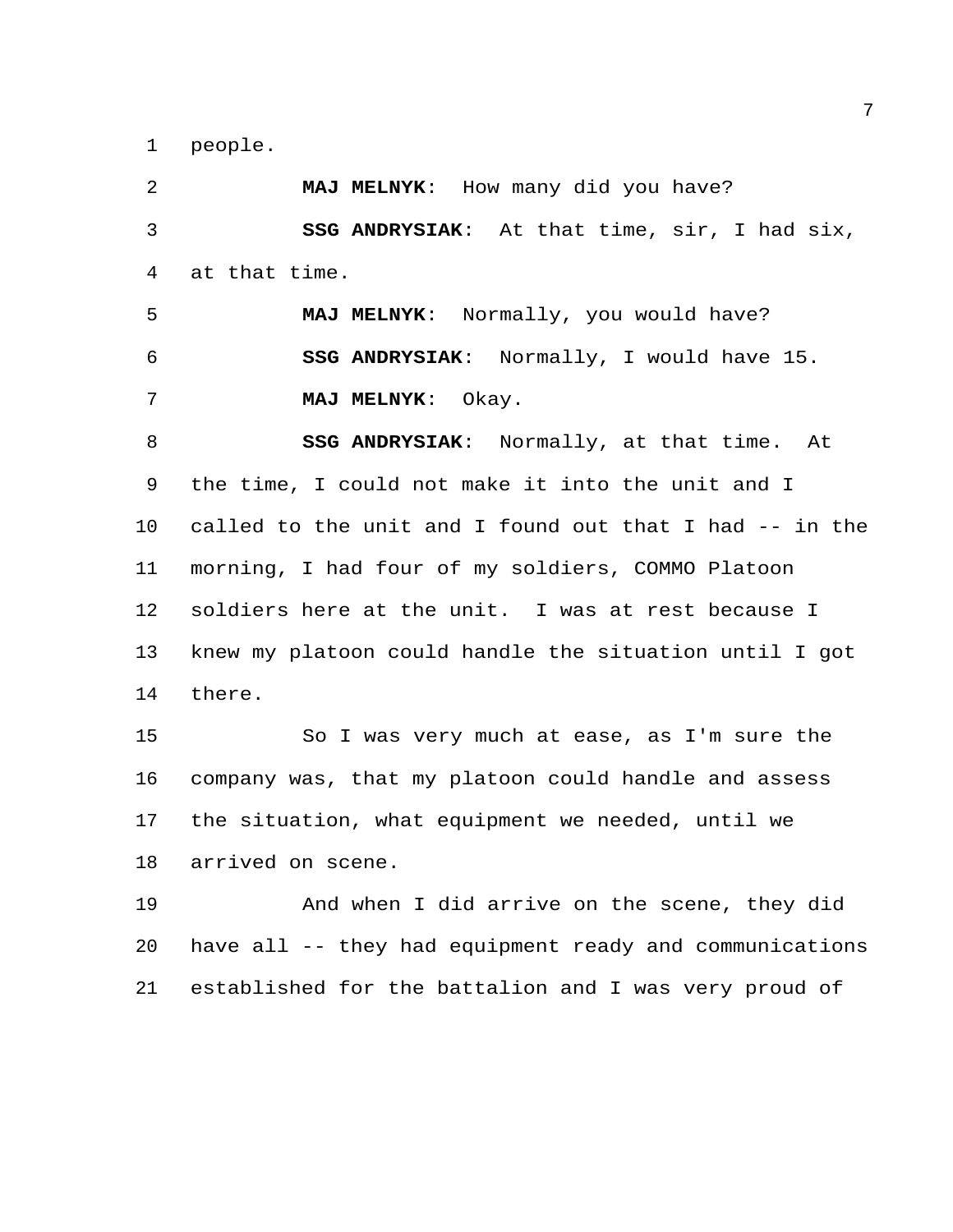them, very proud of them.

**MAJ MELNYK:** So your men had -- your six men had already distributed radios for battalion vehicles. **SSG ANDRYSIAK**: Yes, sir. **MAJ MELNYK**: What other jobs were they required to do? **SSG ANDRYSIAK**: At that time, they had already 8 set up an antenna on the roof of the armory, with a -77 radio. So we had -- one of my soldiers had manned the antenna and the radio for about, I think, three hours, until relieved by somebody else, to try and keep some established communications between the vehicles that were already down at the site, at the World Trade, ground zero, and in the surrounding area. **MAJ MELNYK**: And at what point did you deploy forward with Headquarters Company? **SSG ANDRYSIAK**: That was Wednesday morning, on the 12th. That's when we actually went down to ground zero. **MAJ MELNYK**: And you went as a company or did you go with your platoon?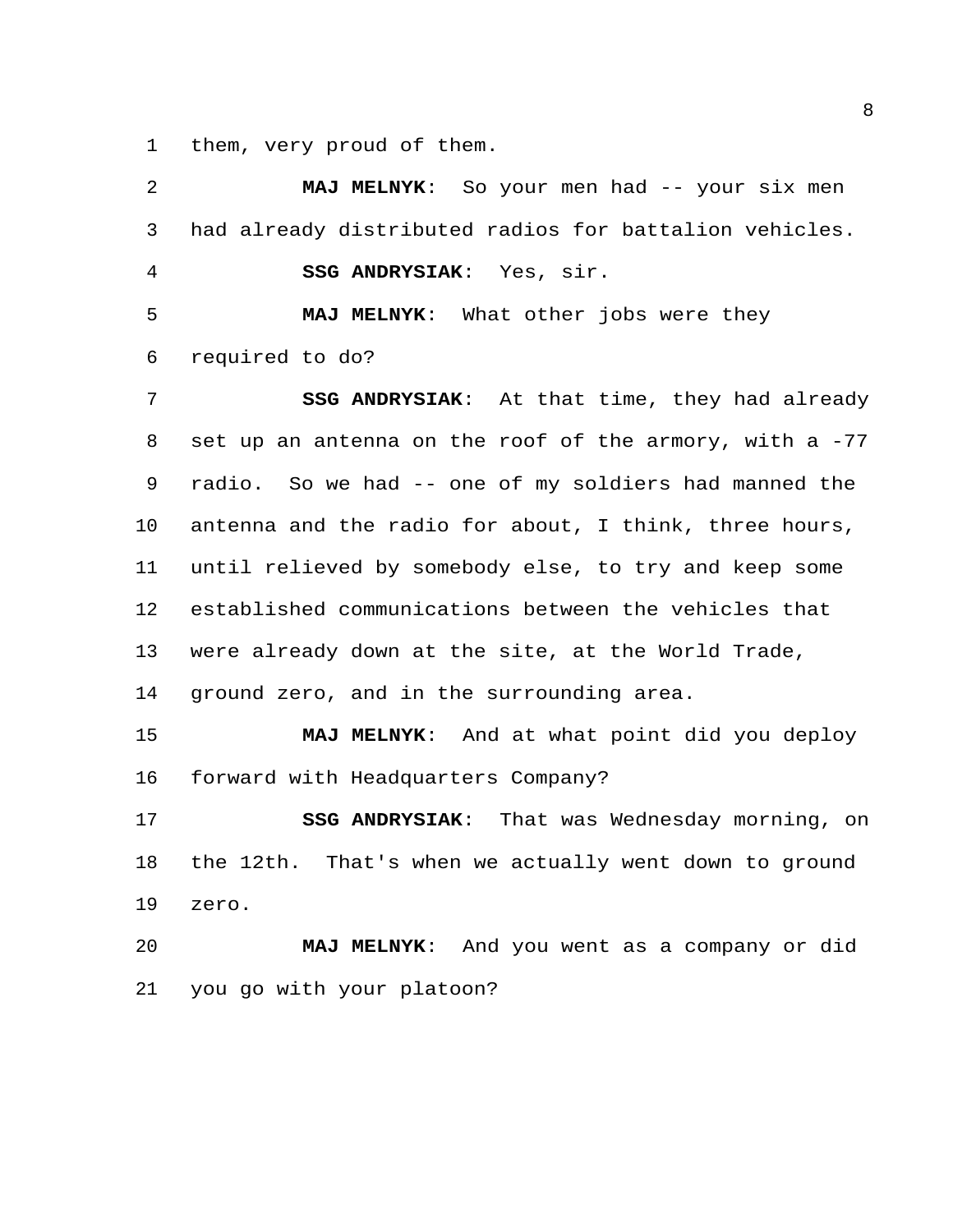(Interruption to proceedings.) **MAJ MELNYK**: This is MAJ Melnyk. We had a brief interruption.

**SSG ANDRYSIAK**: No. I went down --

 We were about to ask you, you deployed downtown with your platoon or as an entire company or how did you --

 **SSG ANDRYSIAK**: As an entire company, sir. **MAJ MELNYK**: And how did you get downtown? **SSG ANDRYSIAK**: City -- New York City Transit buses were provided for us.

 **MAJ MELNYK**: You went down the West Side Highway or you went down the FDR Drive?

 **SSG ANDRYSIAK**: No, sir. FDR Drive, sir. Yes, sir.

 **MAJ MELNYK**: And where did you stage before? **SSG ANDRYSIAK**: Our staging area was Battery Park, down by the South Ferry.

 **MAJ MELNYK**: And, again, the time that you got there?

**SSG ANDRYSIAK**: Approximate time we arrived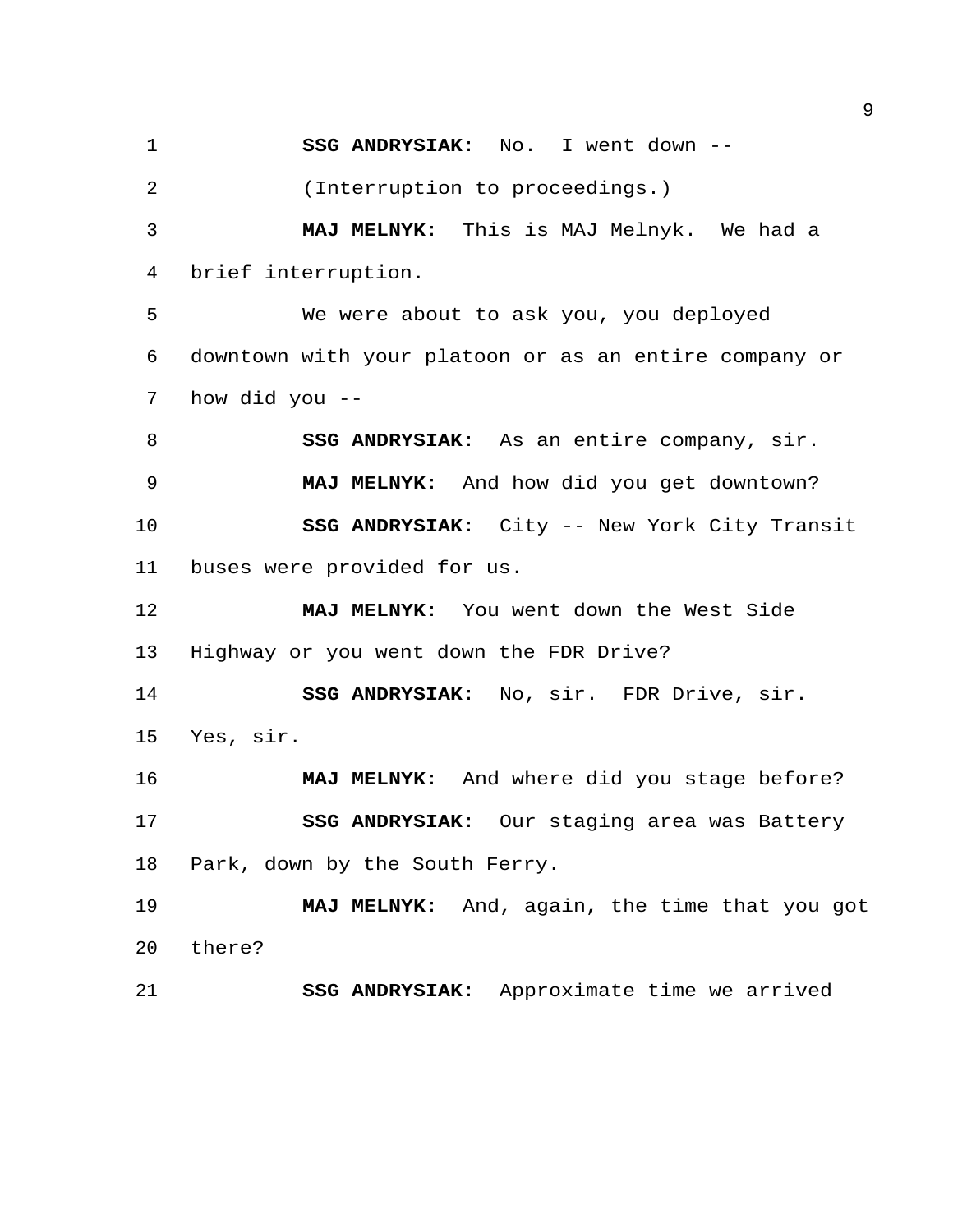was 0830 that morning.

 **MAJ MELNYK**: Wednesday morning. **SSG ANDRYSIAK**: Wednesday morning, yes. **MAJ MELNYK**: What tasks did you need to accomplish at that time? **SSG ANDRYSIAK**: As soon as we hit the ground, I touched base with the company commander and found our COMMO mission and that was to establish the communications -- the command post communications as soon as possible, which we did. We took an OE254 antenna and actually strapped it to a signal lamp. **MAJ MELNYK**: Street light? **SSG ANDRYSIAK**: Street light. A street light pole, and got communications up in very short time, I'd say within a half an hour. **MAJ MELNYK**: Was the battalion command element already down there Wednesday morning when you arrived? **SSG ANDRYSIAK**: Yes, sir. I believe the battalion commander and the staff were on that location.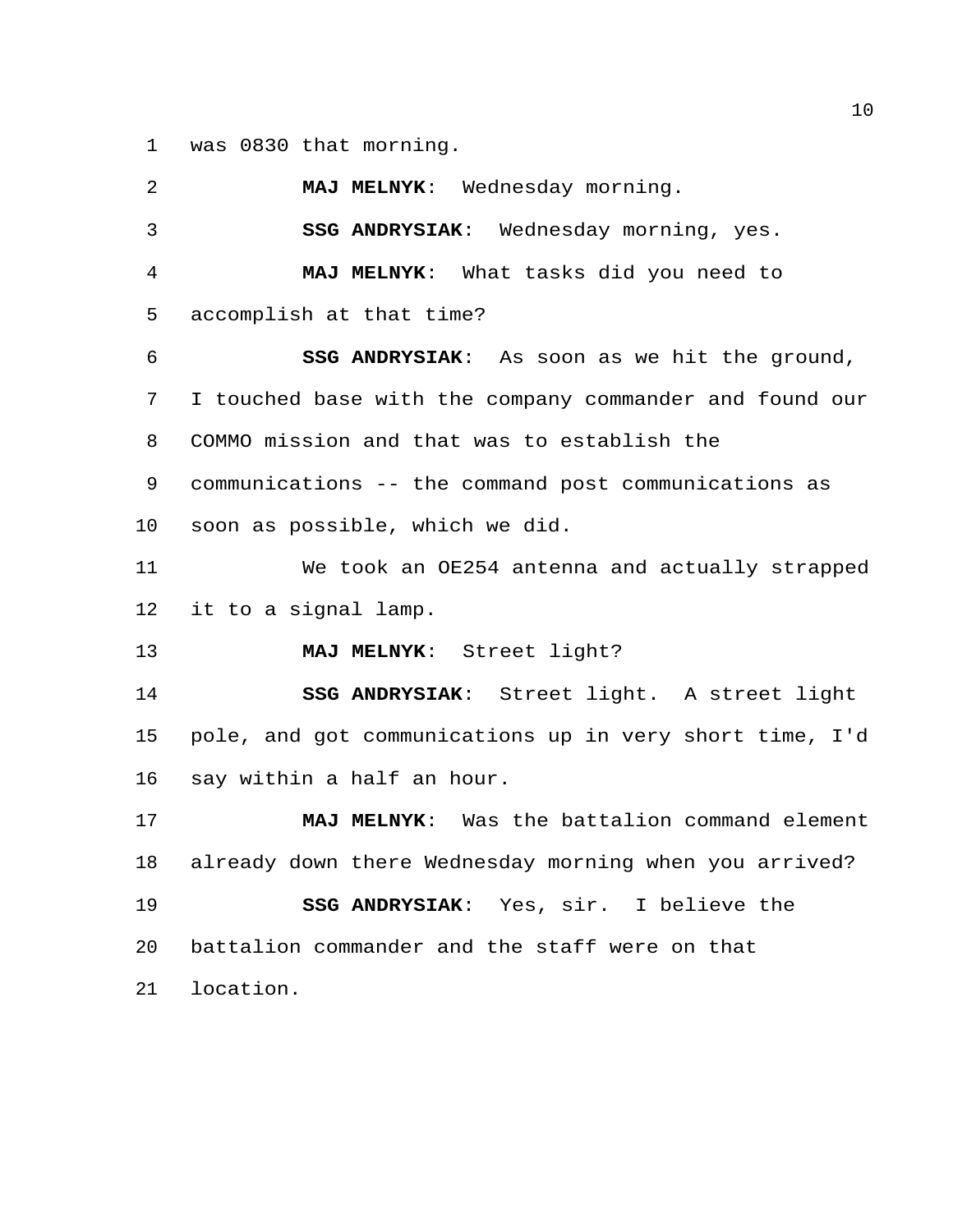**MAJ MELNYK**: And how were they communicating? **SSG ANDRYSIAK**: They were communicating via FM through their Humvees at that time.

 **MAJ MELNYK**: And how was COMMO for them? Were they having problems? Did they need the extra boost from the antenna?

 **SSG ANDRYSIAK**: Well, with the geographic area that we were in, it was very hard for the buildings that were involved in the line of sight for communications.

 So they were receiving and transmitting somewhat, to some areas, with antennas off the vehicle radios and antennas, but the antenna that we did put up gave them a broader shot, a wider shot, and we were able to get all the way up to ground zero with -- once we established our communications.

**MAJ MELNYK**: (Inaudible.)

**SSG ANDRYSIAK**: Yes, sir.

 **MAJ MELNYK**: What happened then? Continue the story. What further missions did you and the COMMO Platoon have to accomplish?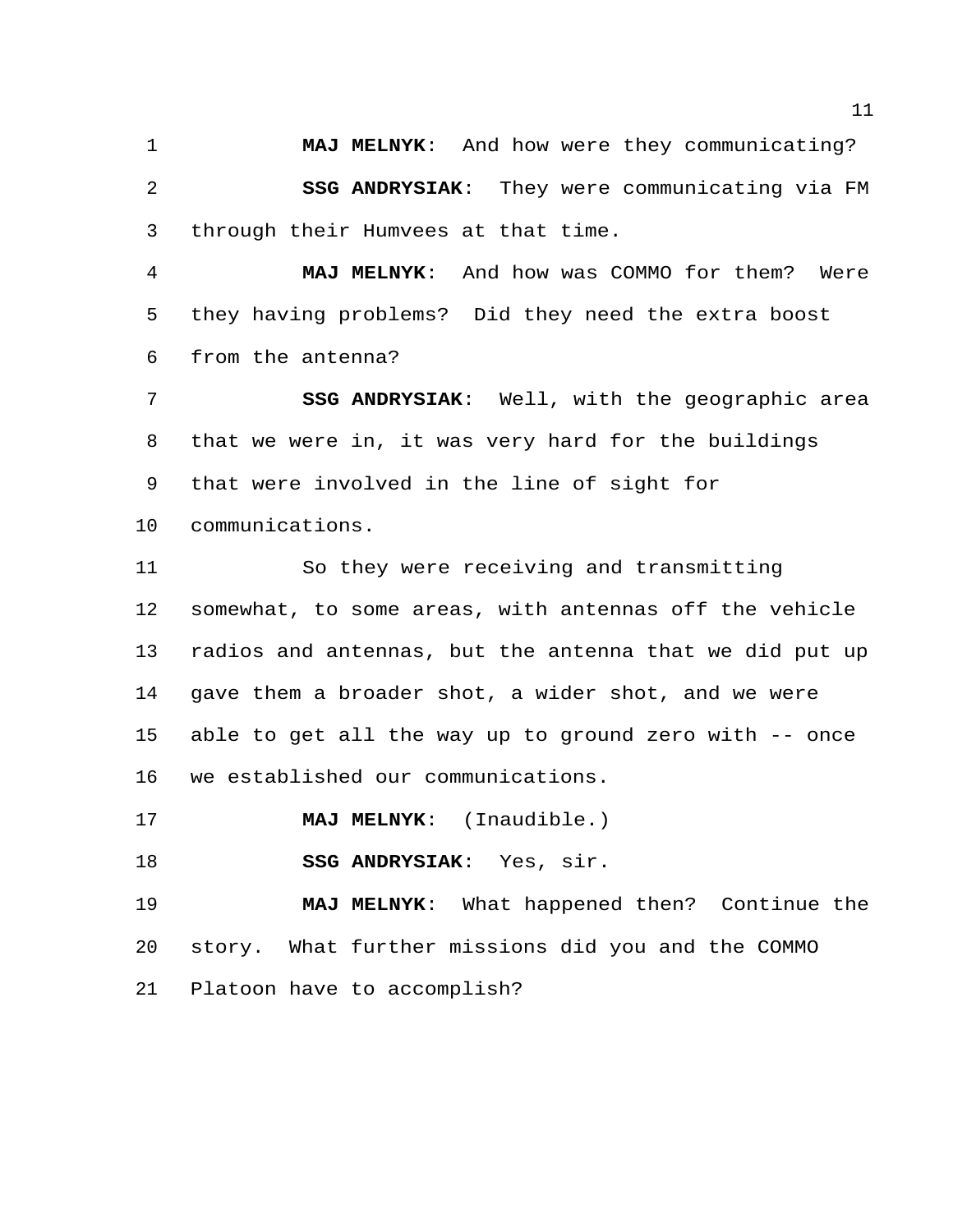**SSG ANDRYSIAK**: At that time, again, basically standing by for communications, until our mission had changed and that's when the 1st battalion 69th took over the escorting of civilians to their homes to retrieve their personal items and animals.

 **MAJ MELNYK**: About what time was this? **SSG ANDRYSIAK**: I would say Wednesday was the first day that we took over, I would say it was sometime mid afternoon, approximately mid afternoon.

 **MAJ MELNYK**: Where did people arrive to be escorted?

 **SSG ANDRYSIAK**: They were established right -- there was a train station. I would say maybe two, about 200 feet to the rear of our command post, where we had set up barricades and fencing, so the civilians could gather into one local area.

**MAJ MELNYK**: In Battery Park.

**SSG ANDRYSIAK**: In Battery Park, yes.

 **MAJ MELNYK**: And how did they get down to Battery Park?

**SSG ANDRYSIAK**: Sir, most of them walked.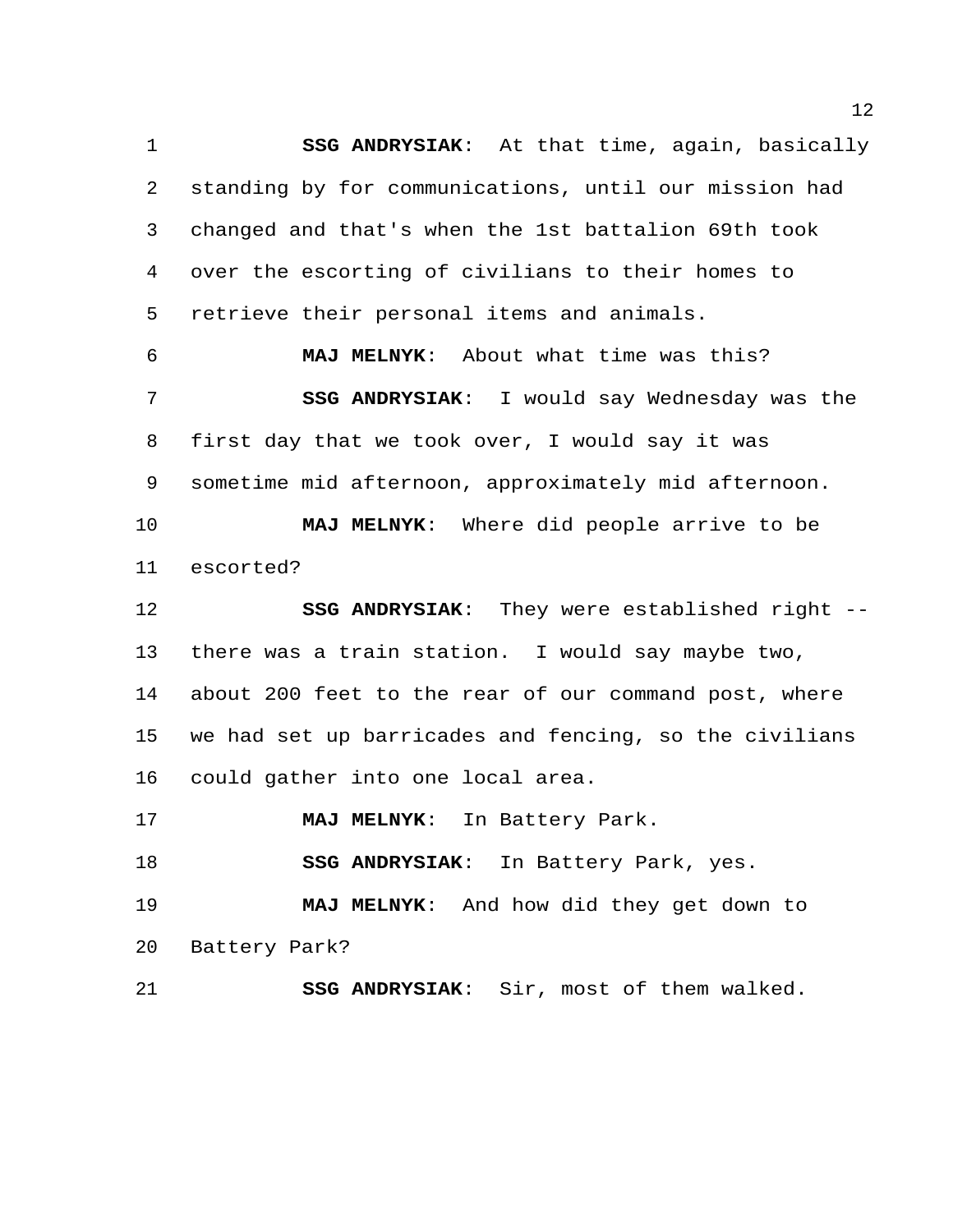**MAJ MELNYK**: Really.

 **SSG ANDRYSIAK**: Most of them walked for miles. Yes, sir. Most of the people that I had talked to in the crowd, there was some sort of a management corporation that was set up down at Pier 40 on the west side, Houston and West, and that's where most of them had gone for information to get back into the buildings. But they were told to come down to Battery Park to be escorted by the National Guard. And most of them, I would say all of them walked to that location that we were at Battery Park. **MAJ MELNYK**: Coming down the FDR Drive. The Guard had cordoned off the west side surrounding. **SSG ANDRYSIAK**: Yes, sir. They had to go around -- they would have had to walk around ground zero. **MAJ MELNYK**: Right.

 **SSG ANDRYSIAK**: The whole west side and some of the east side and then down and around to us, which was some miles and time for them to walk.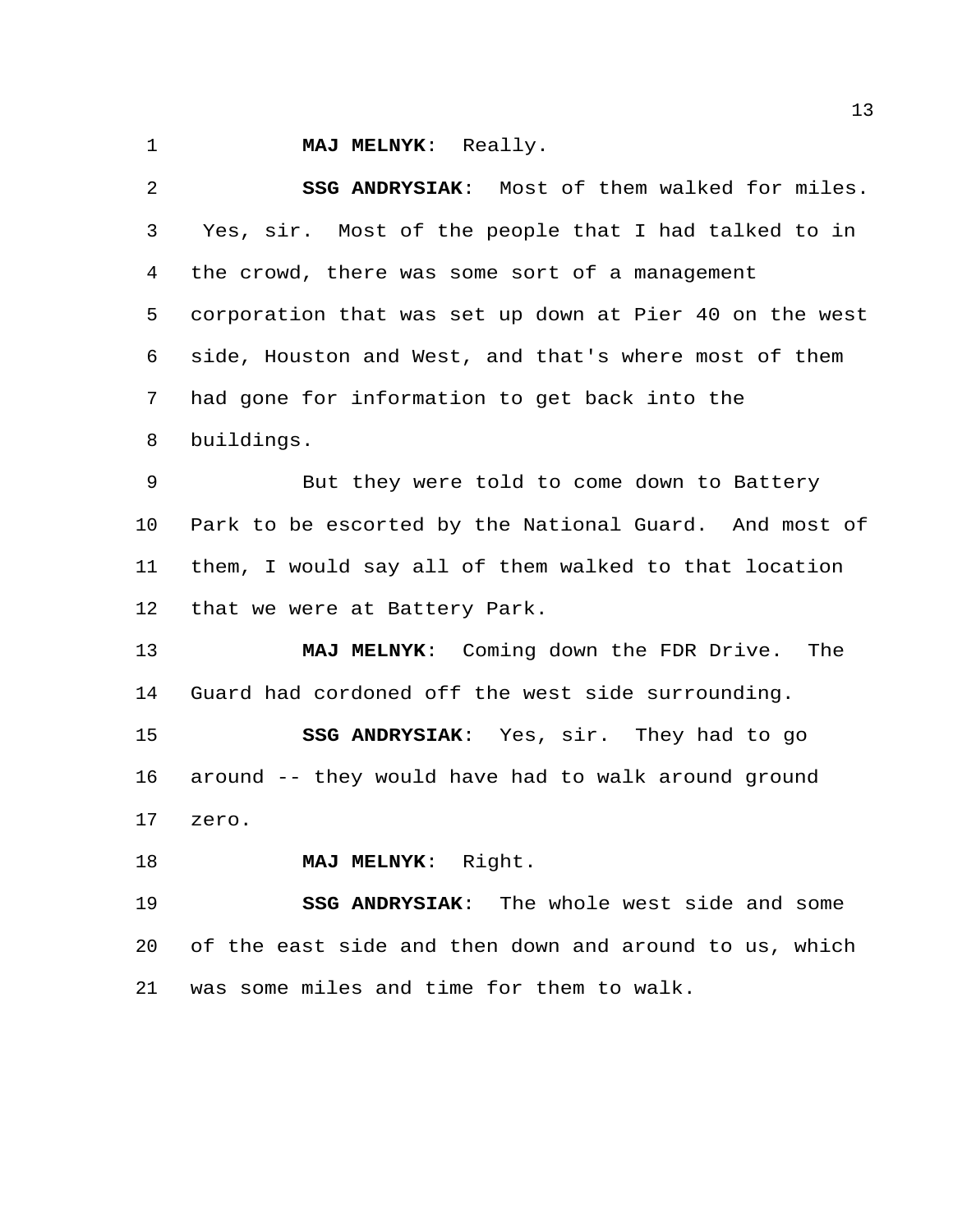**MAJ MELNYK**: And about how many people do you think gathered down there Wednesday afternoon?

 **SSG ANDRYSIAK**: Sir, Wednesday afternoon, I couldn't give you an approximate number for the one day, but between the three days that we had the mission, which was Wednesday, Thursday, and Friday, was it -- yeah, Wednesday, Thursday, Friday, Saturday, and yesterday, Sunday.

 Yeah. I believe it was all of those days. We must have processed, between those days, I would say anywhere upwards between 2,500 to maybe 3,000 citizens, if not more. There was not an exact count that was estimated.

 That we did -- that did gather at any certain point and were processed through by us into their homes.

 **MAJ MELNYK**: And what was entailed in the process? Who did the processing? What did they have to do in order to be able to go to their homes? **SSG ANDRYSIAK**: Well, how we had it established was most of them had arrived with addresses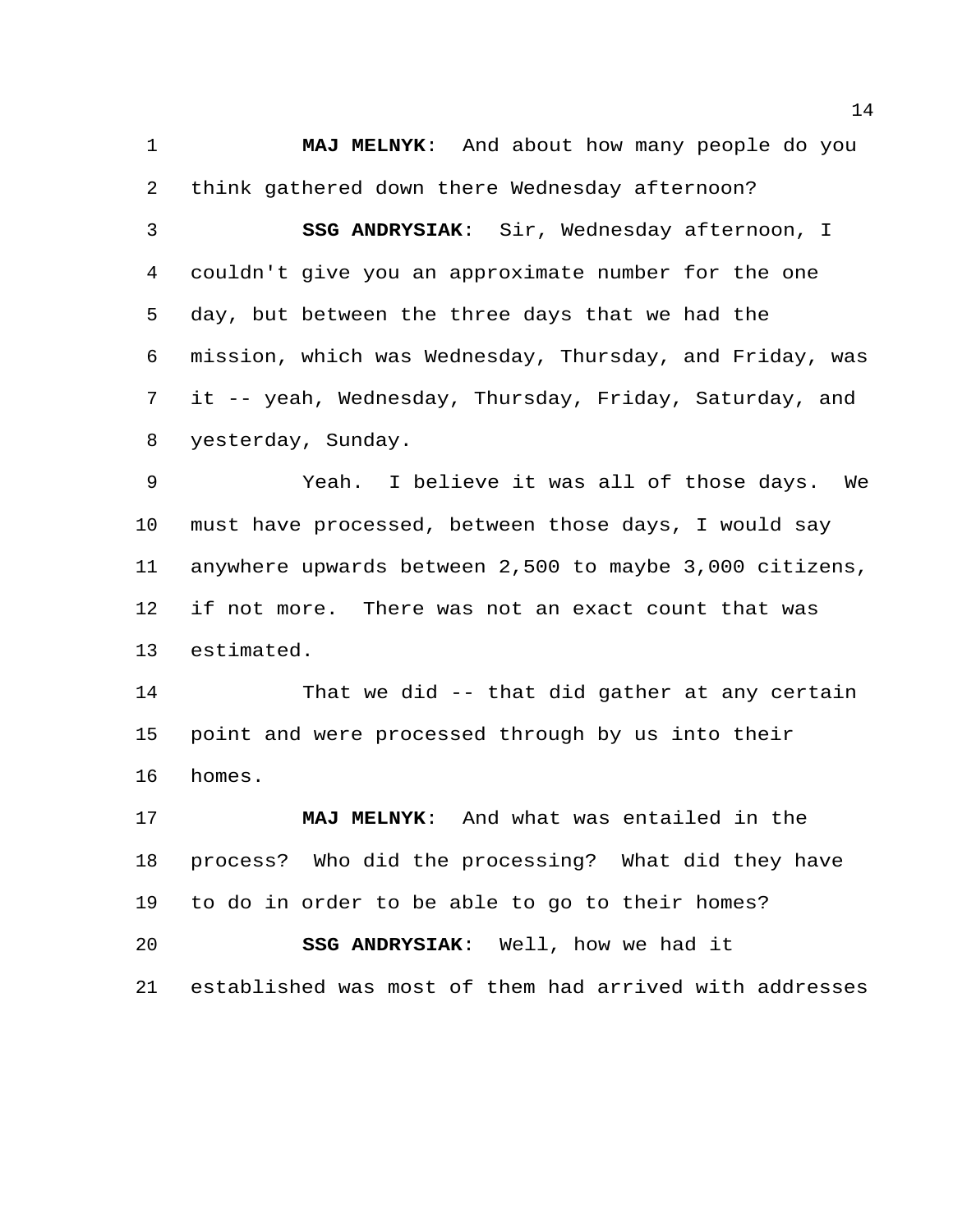the first day, with their addresses written on cards already. So when they had arrived into the area that we had set up, I basically had them or asked them to -- you know, for internal cooperation, to help keep the crowd motivated, was to work internally and gather by address and by building, which was fantastic, because they were very cooperative.

 They were very, very cooperative. And as they did that, as they gathered into address and by building, we were able to process them. All we had to do was once we found out the frozen zone and the free zone, accessible zone for them to move into, all we needed to do was look at an address and we were able to ask them is this above the frozen zone or is this below the frozen zone.

 **MAJ MELNYK**: So the people in the crowd actually helped you determine --

 **SSG ANDRYSIAK**: Yes, sir. The crowd helped us to determine. We had the area mapped out of which was frozen and not frozen.

But, again, we were not familiar with a 100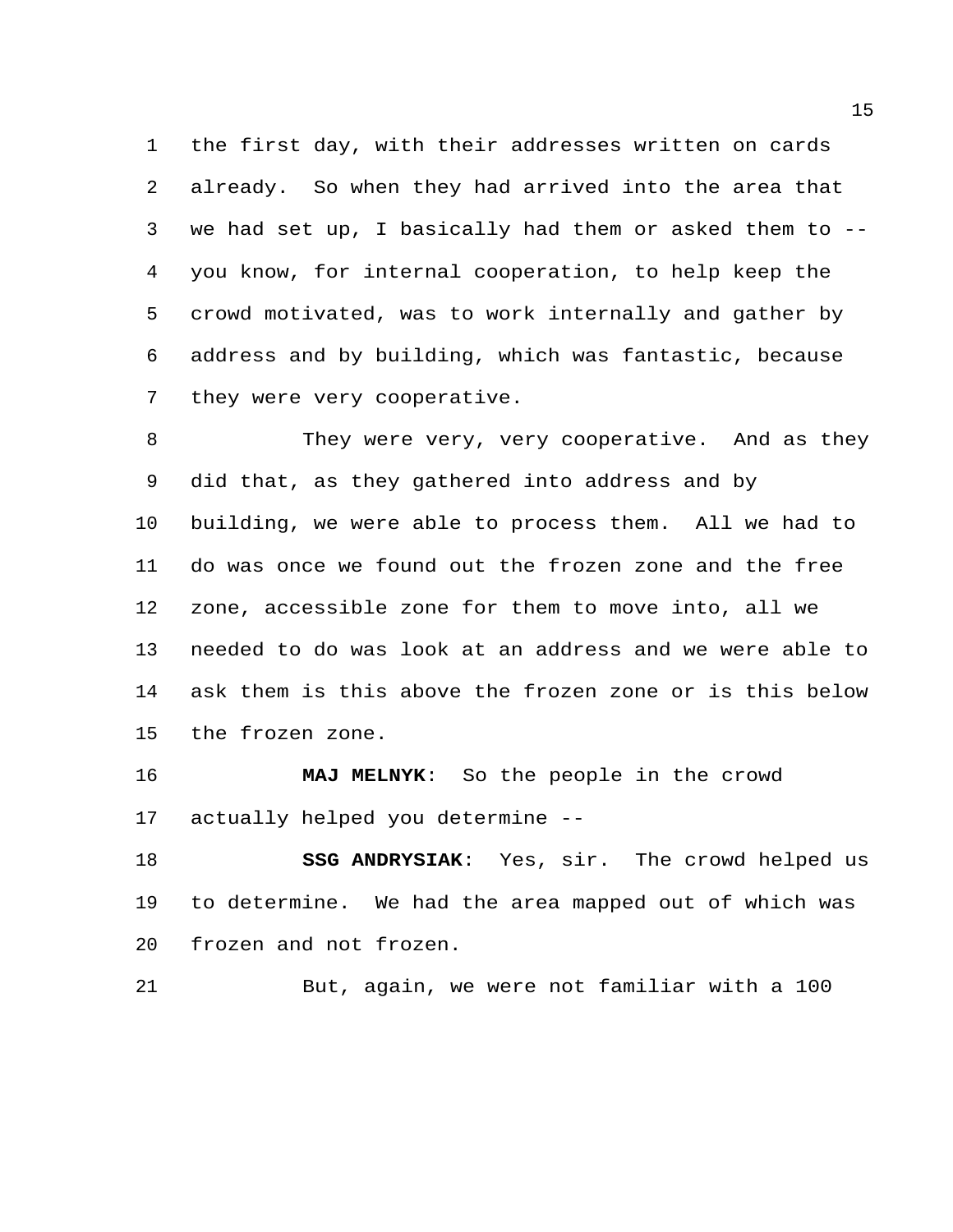percent of all the addresses that were in that area.

**MAJ MELNYK**: Right.

 **SSG ANDRYSIAK**: So we asked the cooperation of the crowd, of the citizens and residents to give us their address and asked them to point out on the map, if we were not familiar with it, where exactly were they located.

8 If one or two buildings had the same entrance, so we could bring two -- as long as they were in the same entrance, and there would maybe be two separate addresses, which, in some cases, we had, that we could put them all in that same group and bring them down, as long as they were all going to one entrance.

**MAJ MELNYK:** Who was -- who on the military side was in charge of the organization down there and escorts? Who was the overall commander?

 Was that a Headquarters Company mission? Was that -- was there more than that?

 **SSG ANDRYSIAK**: That was a Headquarters Company mission.

**MAJ MELNYK**: Only? The line companies were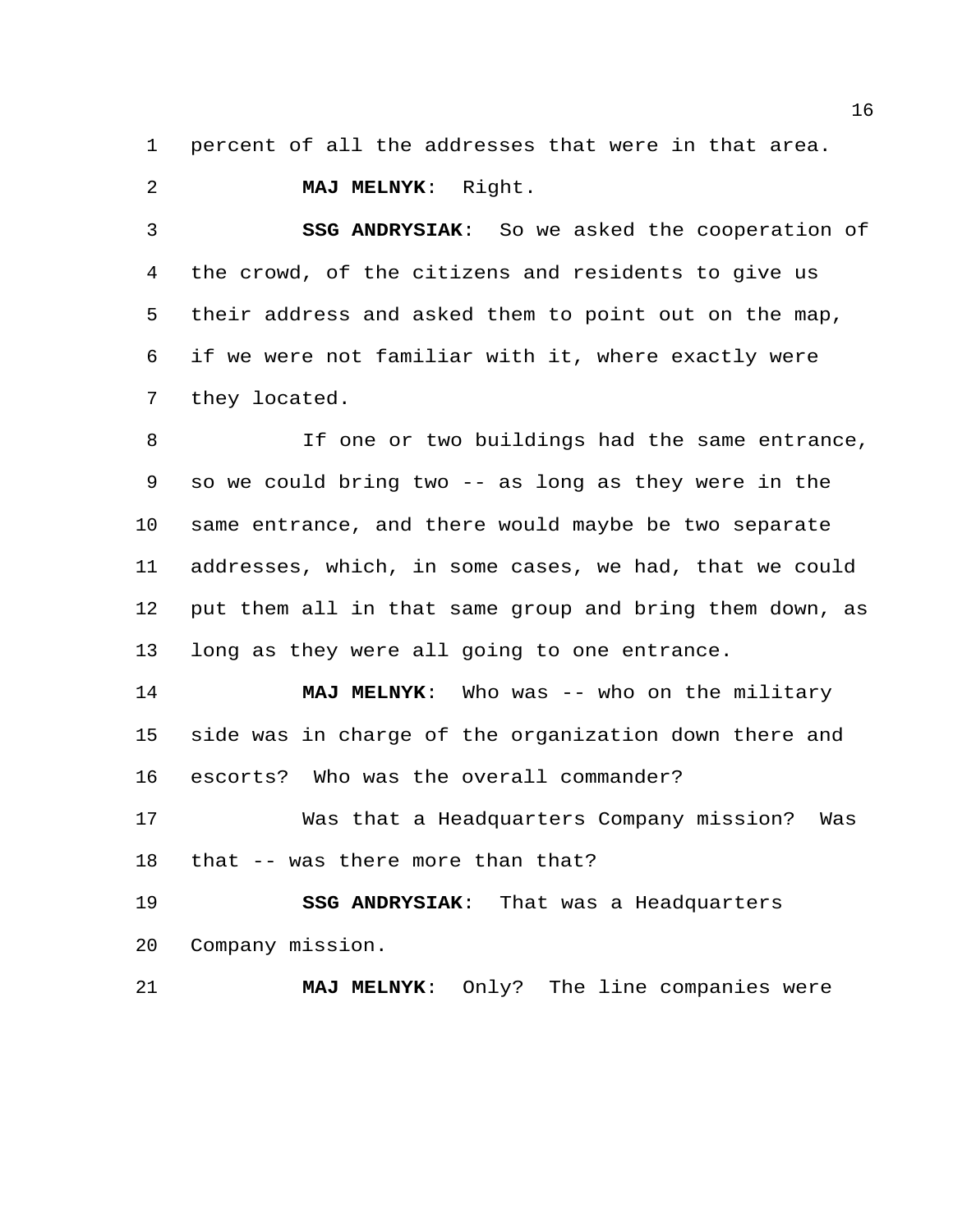not involved.

 **SSG ANDRYSIAK**: Sir, we did -- no, sir. We just -- yes. It was a Headquarters mission. That was our mission as Headquarters. **MAJ MELNYK**: So your commander, CPT Daniels, was down there on the scene. **SSG ANDRYSIAK**: Yes, sir. **MAJ MELNYK**: Or was that delegated to somebody else? **SSG ANDRYSIAK**: No, sir. CPT Daniels was -- CPT Daniels and the first sergeant were on the scene and they were the overall coordinators of the mission. **MAJ MELNYK**: Okay. About how many soldiers did you have working this mission, providing escort, containing the crowd? **SSG ANDRYSIAK**: Between the two team leaders, which was myself and SSG Maybar (phonetic,) with -- which, without him, working together as a team, we would not have been able to pull this off. Possibly an amount of anywhere, I would say, between 15 to maybe 20 escorts at each different time.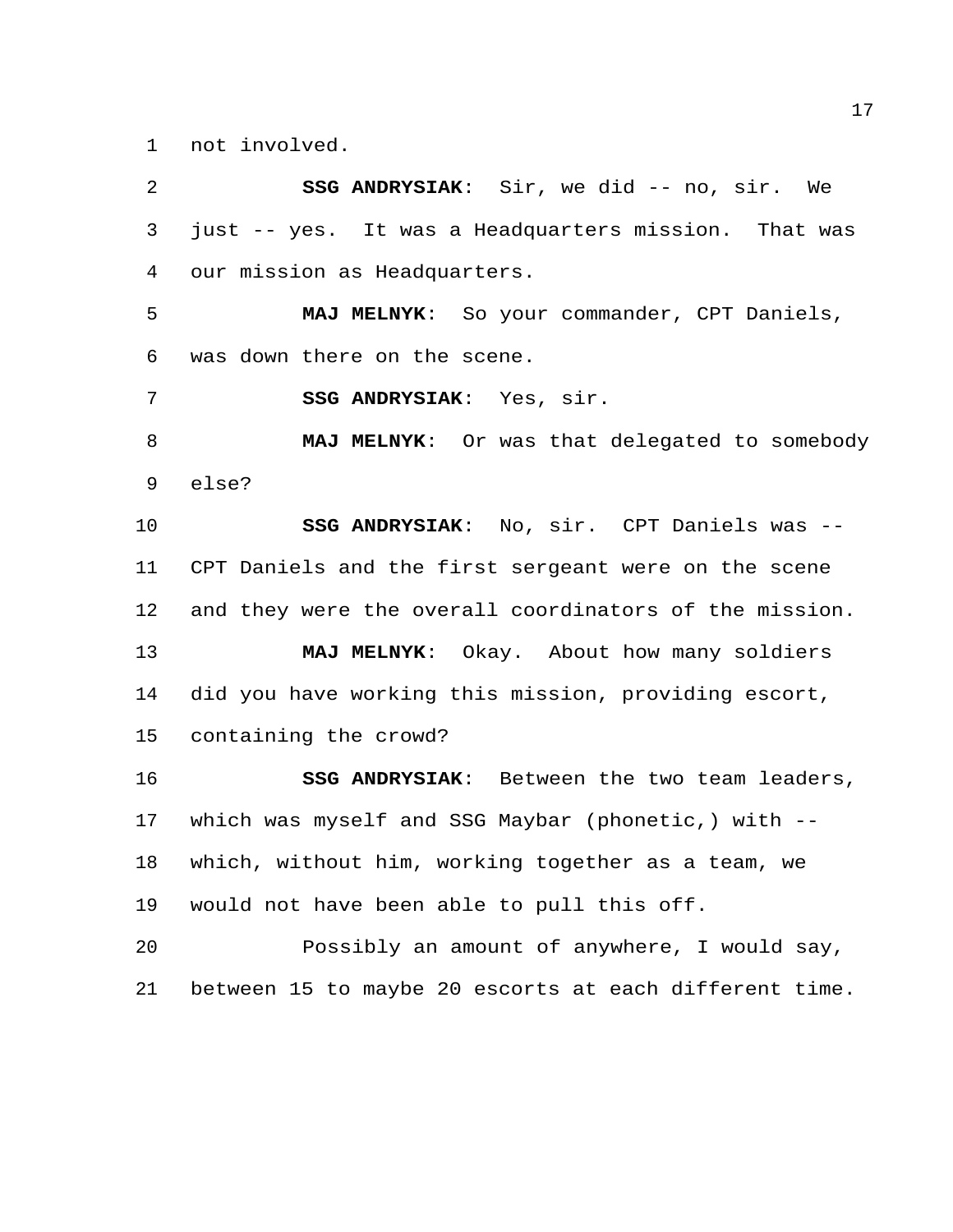And, again, without all of the escorts and SSG Maybar, this mission would not have been able to be

 I can't imagine the miles that each of these escorts had walked back and forth.

accomplished.

 **MAJ MELNYK**: It was all done walking. There was no vehicles taking --

 **SSG ANDRYSIAK**: All foot, sir. All by foot. **MAJ MELNYK**: Now, an escort would take a group of, what, 15, 20 people back to their apartments? **SSG ANDRYSIAK**: Sir, we had groups in excess of 26 to 30 in a group. With that size of a group, two escorts would go with that group to that location, into that one building.

 They knew the residents, how much time limit they had, they were asked to please gather only what was necessary to take out, the important items, which I had said to the crowd, I had told the crowd, I says, "Please, look to your left and to your right, and front and back of you." I said, "Everybody here is in the same boat. So, please, gather up whatever you need,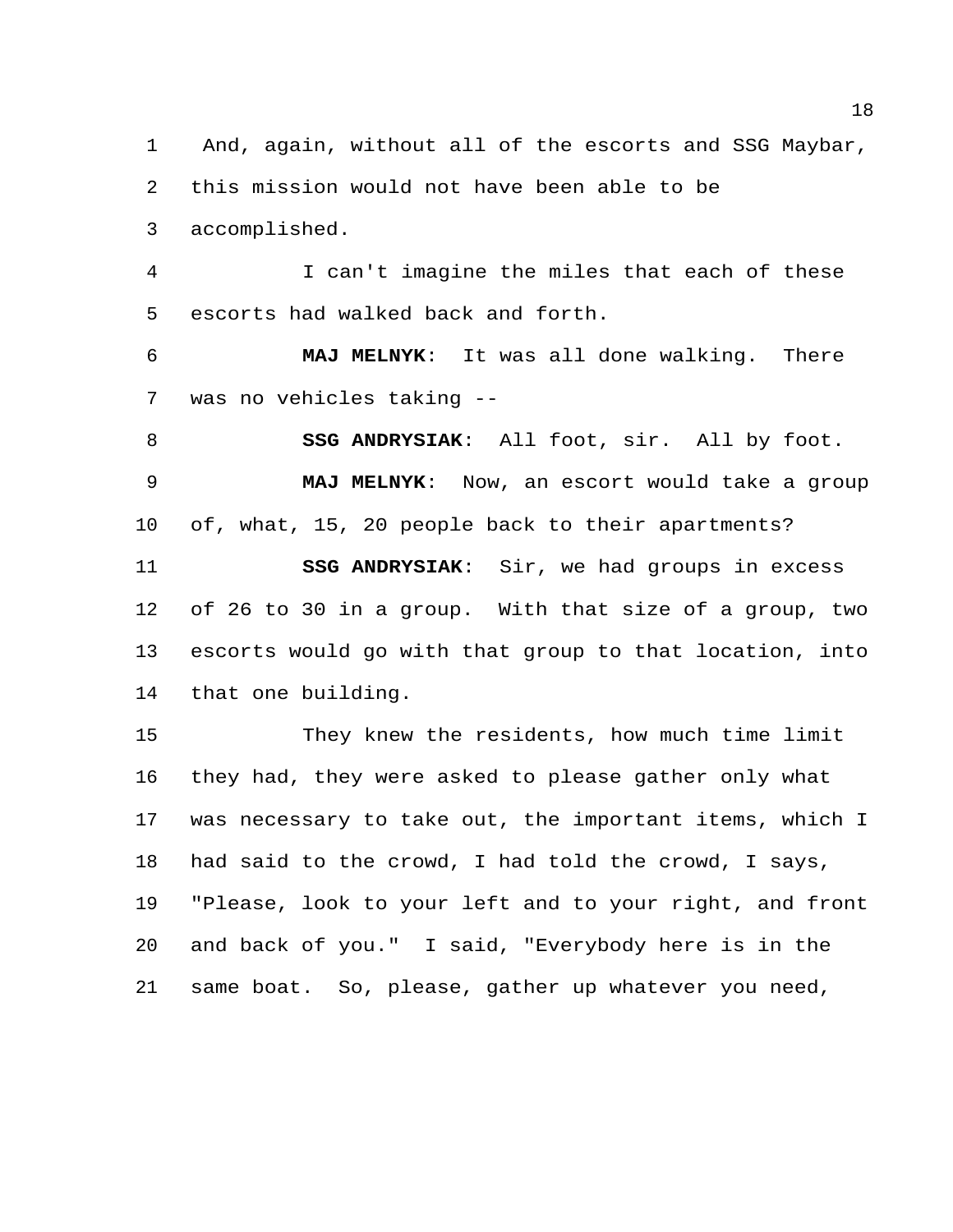because we do need the escorts back at the location to help us and your neighbors and get everybody through in a fair and equitable time."

 And, again, the crowd was very cooperative with that.

 **MAJ MELNYK**: So people didn't overstay. The soldiers didn't have to go in and hunt them out of their apartments.

 **SSG ANDRYSIAK**: No, sir. The citizens were cooperative, very cooperative. The escorts did have to wait sometimes upwards of two hours at one location, depending on the crowd that they had and the situation in the building.

 Some buildings they had to escort in one apartment at a time, depending on the situation with that particular building and address, you know, on the damage -- you know, how much damage was done to the building, if any, depending on if there were cleanup crews down there in OEM, Office of Emergency Management.

**MAJ MELNYK**: Thank you.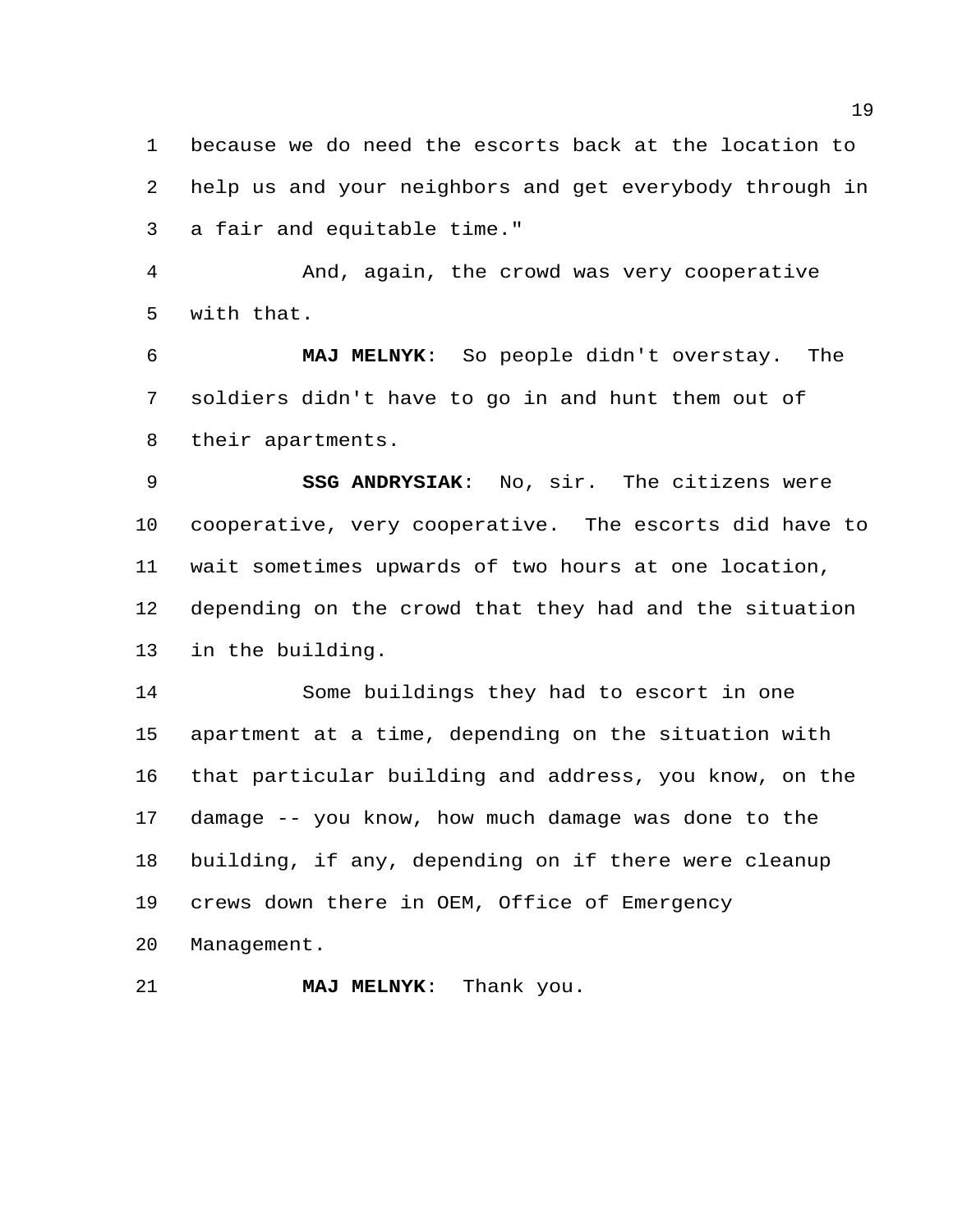**SSG ANDRYSIAK**: And some -- because one building we had that we took down a large group of about 26 residents and Office of Emergency Management was with the cleanup crew at that time.

 My soldier, one of my soldiers, PVT Gonzalez, had called me and had explained the situation to me, they have cleanup crews there and they weren't letting anybody into the building at that time, until they had more of their crew come down to escort.

 I told PVT Gonzalez, I said "You can handle the situation. I have no doubt in my mind that you are handling what's going on down there at this time." I said, "Use your judgment," and, sir, he used his judgment 100 percent as all the escorts did that took residents down.

 But those were the type missions and type escorts. It did take quite some time, because then we had to eventually just escort one apartment at a time, one apartment at a time.

 **MAJ MELNYK**: So not in every case, but in some cases.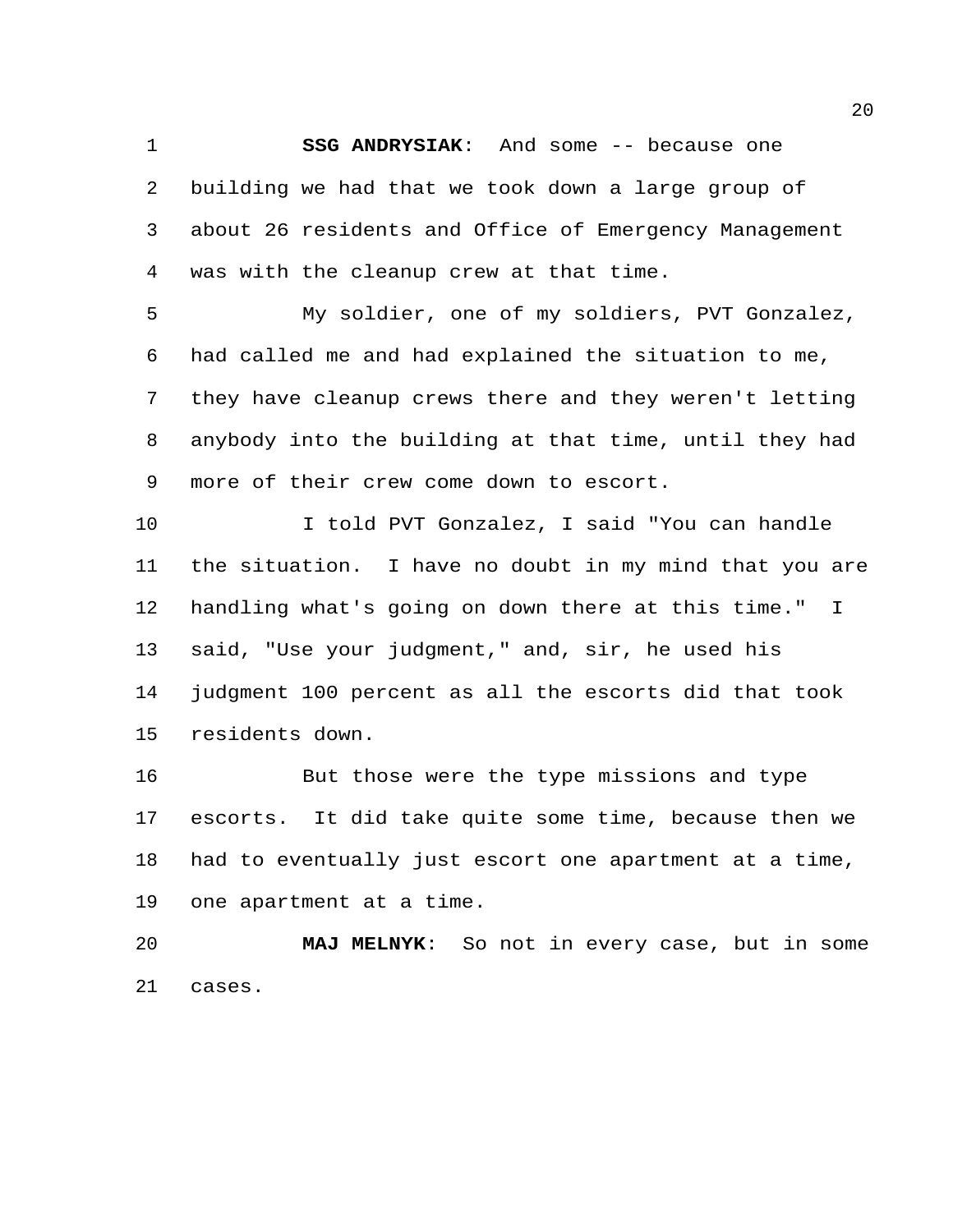**SSG ANDRYSIAK**: Not in every case, yes, sir, but in some cases.

 **MAJ MELNYK**: Did you have problems with people trying to pass themselves off as residents to go into other folks' apartments? Were there any kind of looters or other criminal activity?

 **SSG ANDRYSIAK**: No, sir. We had explained to the crowd before we would start and kept a constant brief that identifications would be checked. We were doing a 100 percent ID check. If they did not have their ID, because some residents did have to run and they did not have any identification with them, we asked them if they agreed to show the escort or an officer, if there was one around, police officer, their proof of address coming out of that apartment, that we would let them go.

 So they would go down with no identification and then as they were leaving, they had to show proof of identification, identification for that apartment, and which they all did, which worked out fantastic. We were not going to leave anybody behind with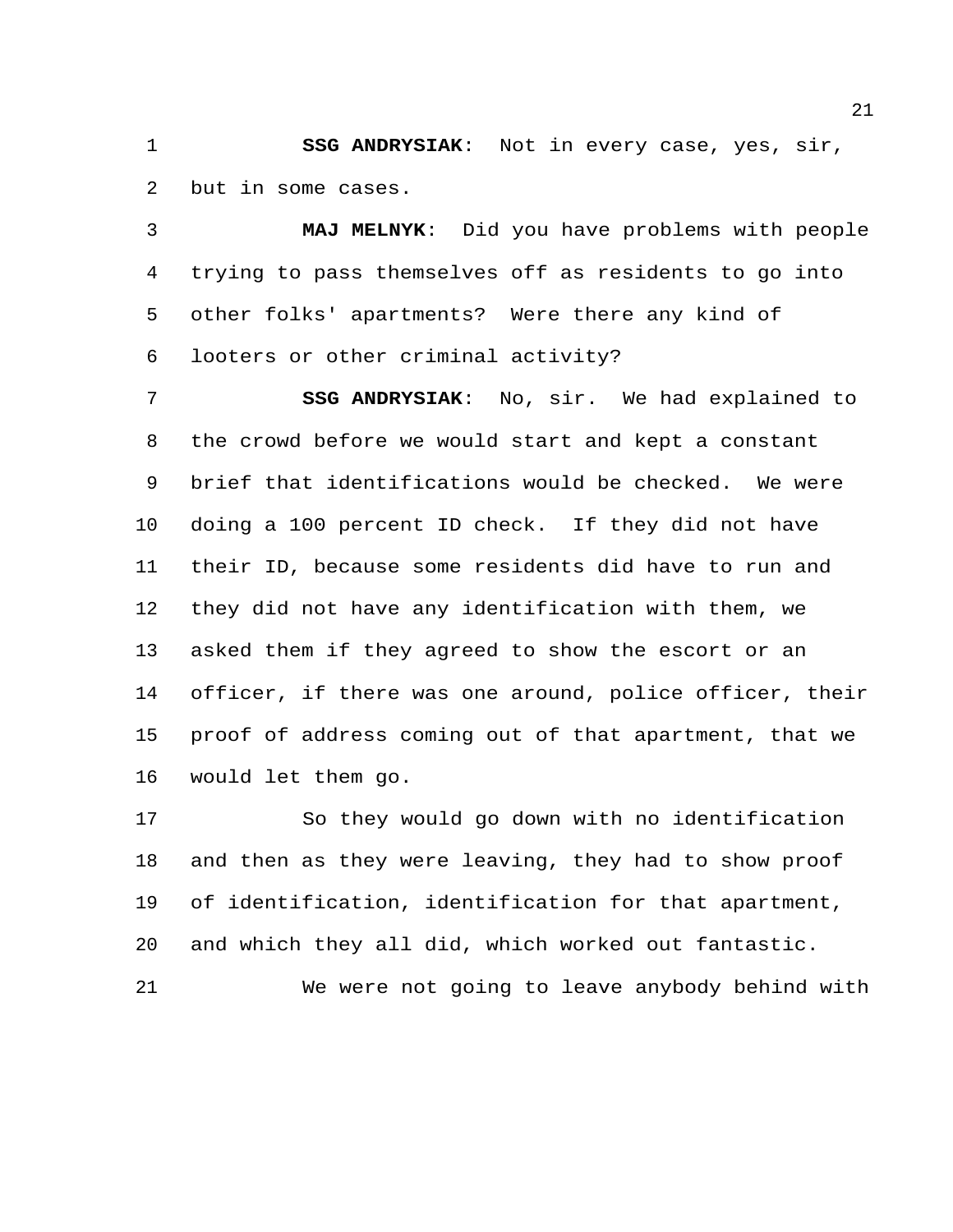no identification, because we understood in that situation that some did have to evacuate quickly, without any of their personal items.

 **MAJ MELNYK**: During the escorting process, were buildings having to be evacuated at that time? **SSG ANDRYSIAK**: Yes, sir. At some times our escorts were in the area, the sound, the horn would sound, which would -- which was saying that maybe there was a chance of a building collapse, and then we would have to evacuate the area and all civilians out of the area until there was an all clear for us to start escorting back in.

13 And I have to say, sir, that without police presence, which we did not have, we did have some, but we ran the operation.

**MAJ MELNYK**: Down at Battery Park.

 **SSG ANDRYSIAK**: Down at Battery Park, yes, sir. It was requested by myself and by CPT Daniels to not have any police presence or involved in our operation, because this was not a riot crowd. These were residents trying to get into their homes to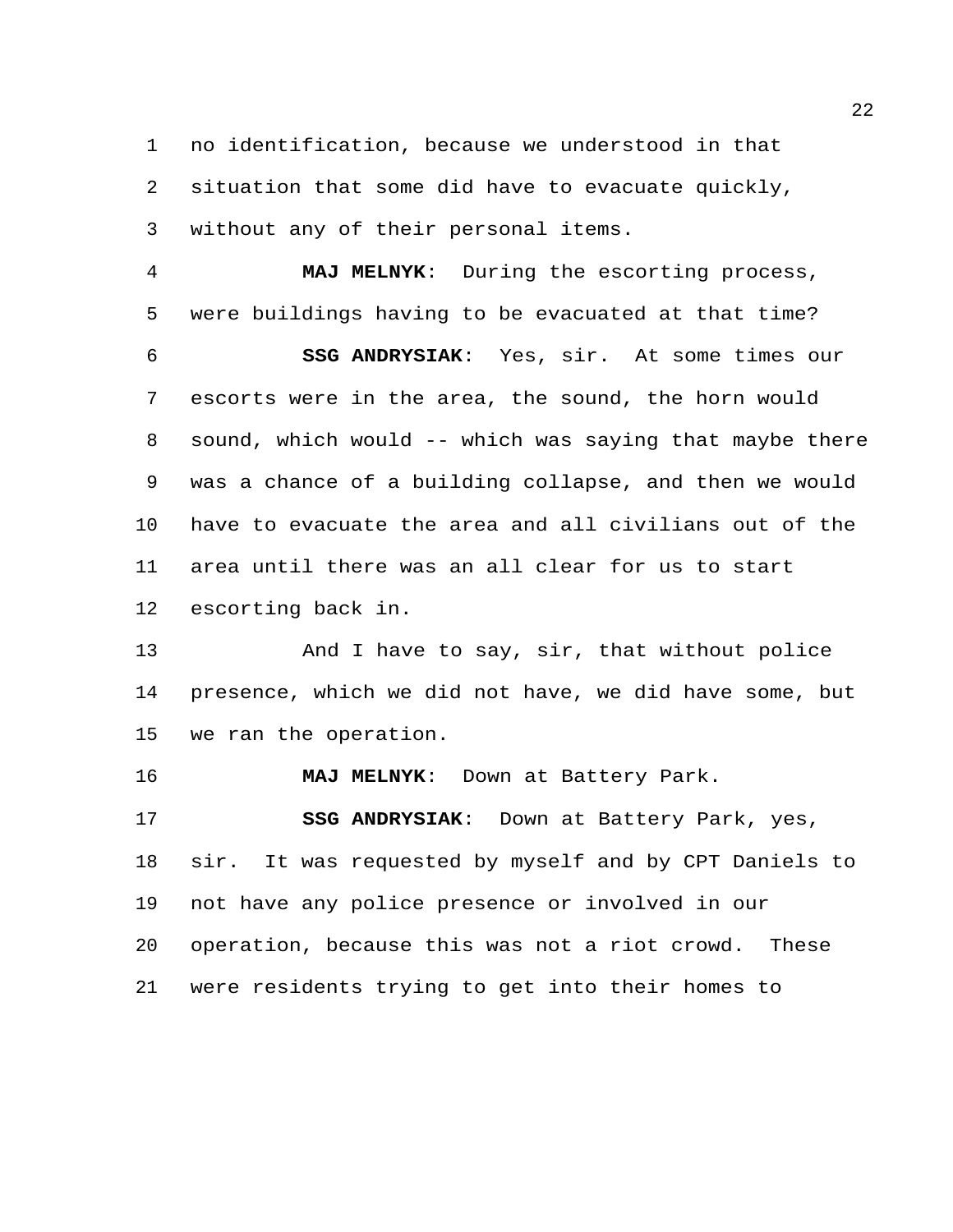retrieve their personal belongings and animals, and we did not see it necessary to have a police presence as security for the operation, because the crowd -- we had the crowd well under control.

 They were standing for hours, sir, at a time in the hot sun. We passed out water and at some times, when we could, sandwiches.

 We found where the nearest bathroom was for them to use, and basically kept them happy as much as possible.

 And it was just an unbelievable feeling, sir, to have the crowd work together and be so patient at that time, with everything that was going on, and for them not to be trying to push forward, not trying to come through the barricades, not trying to sneak in, it was just amazing.

17 I mean, I can't tell you.

 **MAJ MELNYK**: You certainly look like you weren't expecting it.

**SSG ANDRYSIAK**: No, sir.

**MAJ MELNYK**: Your expectations were that they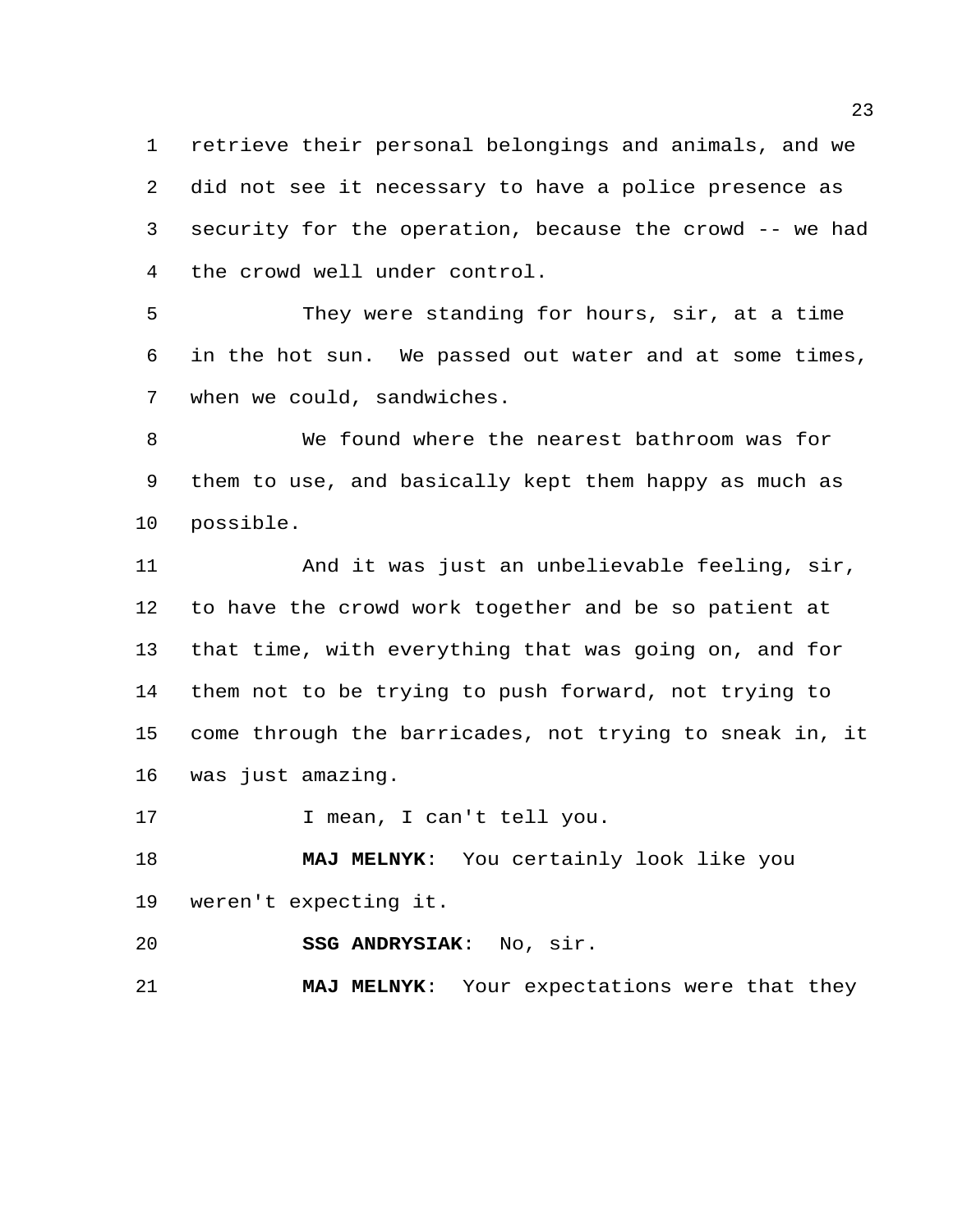would be more trouble than they were.

| 2  | SSG ANDRYSIAK: Yes, sir. And what I had done            |  |  |  |  |  |  |
|----|---------------------------------------------------------|--|--|--|--|--|--|
| 3  | was I had listened too -- I stopped to listen to every  |  |  |  |  |  |  |
| 4  | question that was asked. All they were being asked --   |  |  |  |  |  |  |
| 5  | all they were asking us to do was -- is to answer their |  |  |  |  |  |  |
| 6  | questions, find out information for them, and, I mean,  |  |  |  |  |  |  |
| 7  | even -- sir, there were some individuals that were      |  |  |  |  |  |  |
| 8  | there for four hours, five hours, and they'd find out   |  |  |  |  |  |  |
| 9  | that they could not have access to their building, you  |  |  |  |  |  |  |
| 10 | know, through the chain, we were trying to find out.    |  |  |  |  |  |  |
| 11 | When we came back to them with a solid answer           |  |  |  |  |  |  |
| 12 | and the reason why and with that, they even stood       |  |  |  |  |  |  |
| 13 | there, shook our hands, and hugged us and said thank    |  |  |  |  |  |  |
| 14 | you, you have been the most -- this is -- we have been, |  |  |  |  |  |  |
| 15 | as the National Guard, they were saying, the most       |  |  |  |  |  |  |
| 16 | cooperative, most informative organization that they    |  |  |  |  |  |  |
| 17 | have had and caring, taking care of their needs, that   |  |  |  |  |  |  |
| 18 | they have had since the whole ordeal.                   |  |  |  |  |  |  |
| 19 | That, to me, was the best things in the world.          |  |  |  |  |  |  |
| 20 | There are $-$ I think a lot of<br><b>MAJ MELNYK:</b>    |  |  |  |  |  |  |

soldiers felt that way.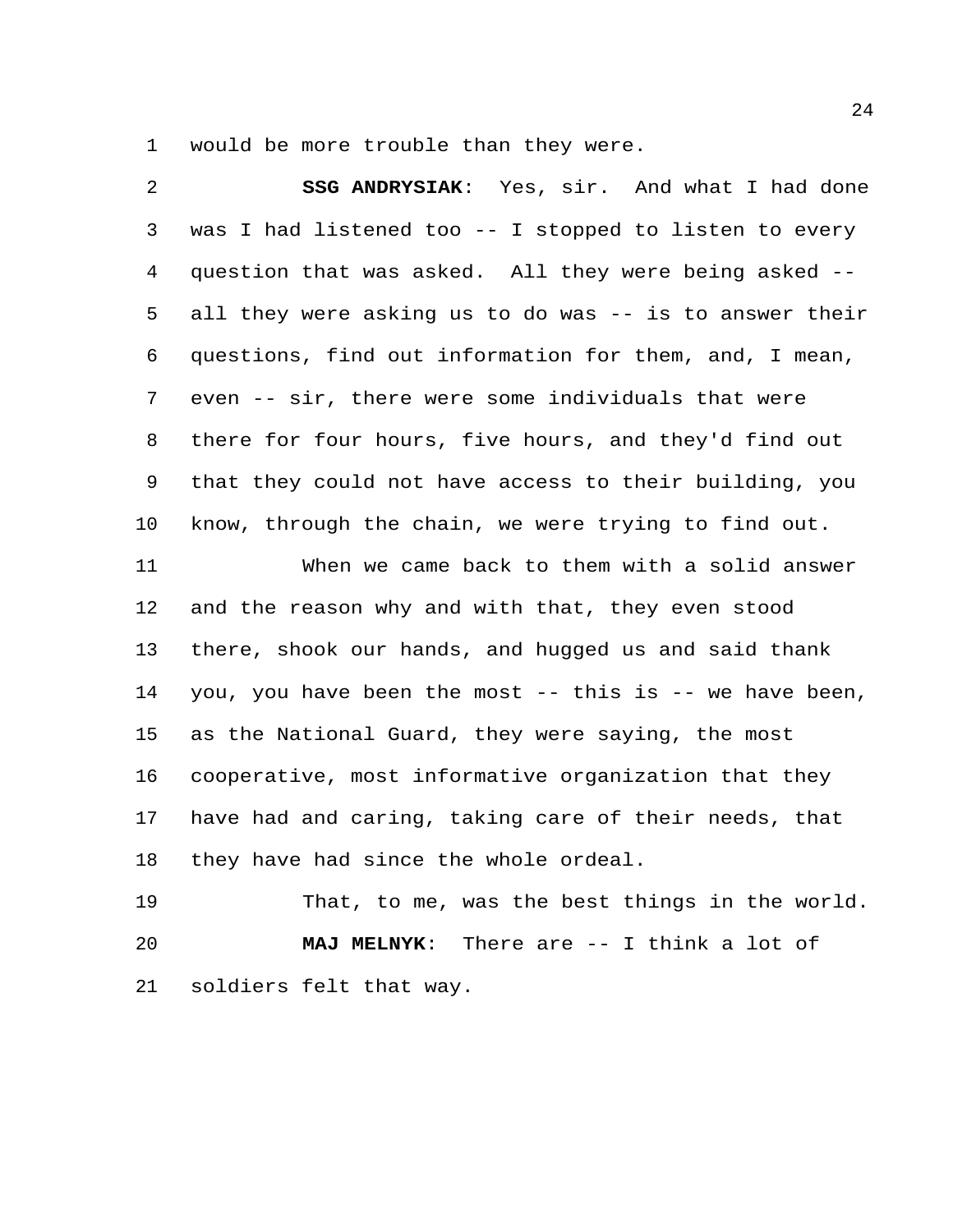**SSG ANDRYSIAK**: Yes, sir.

 **MAJ MELNYK**: That they got as much back from the public as they gave in their service.

 **SSG ANDRYSIAK**: Yes, sir. I mean, some of the crowd -- between the crying of people in the crowd, believing that they're not going to be able to get into their apartments, to see them crying and unsure and then coming back out of their apartments with their personal belongs and cats and with smiles on their face and hugging our escorts and shaking their hands and their -- just their appreciation, it just us very hard, sir, very hard.

 **MAJ MELNYK**: So your -- could you expand a little on your personal role? It doesn't sound like you were an escort. You were back.

**SSG ANDRYSIAK**: Yes, sir.

 **MAJ MELNYK**: You were a team leader. What were your responsibilities as a team leader?

 **SSG ANDRYSIAK**: Basically, sir, I mean, I say team leader because it was a team effort. But my position and sole operation was to gather the crowd or,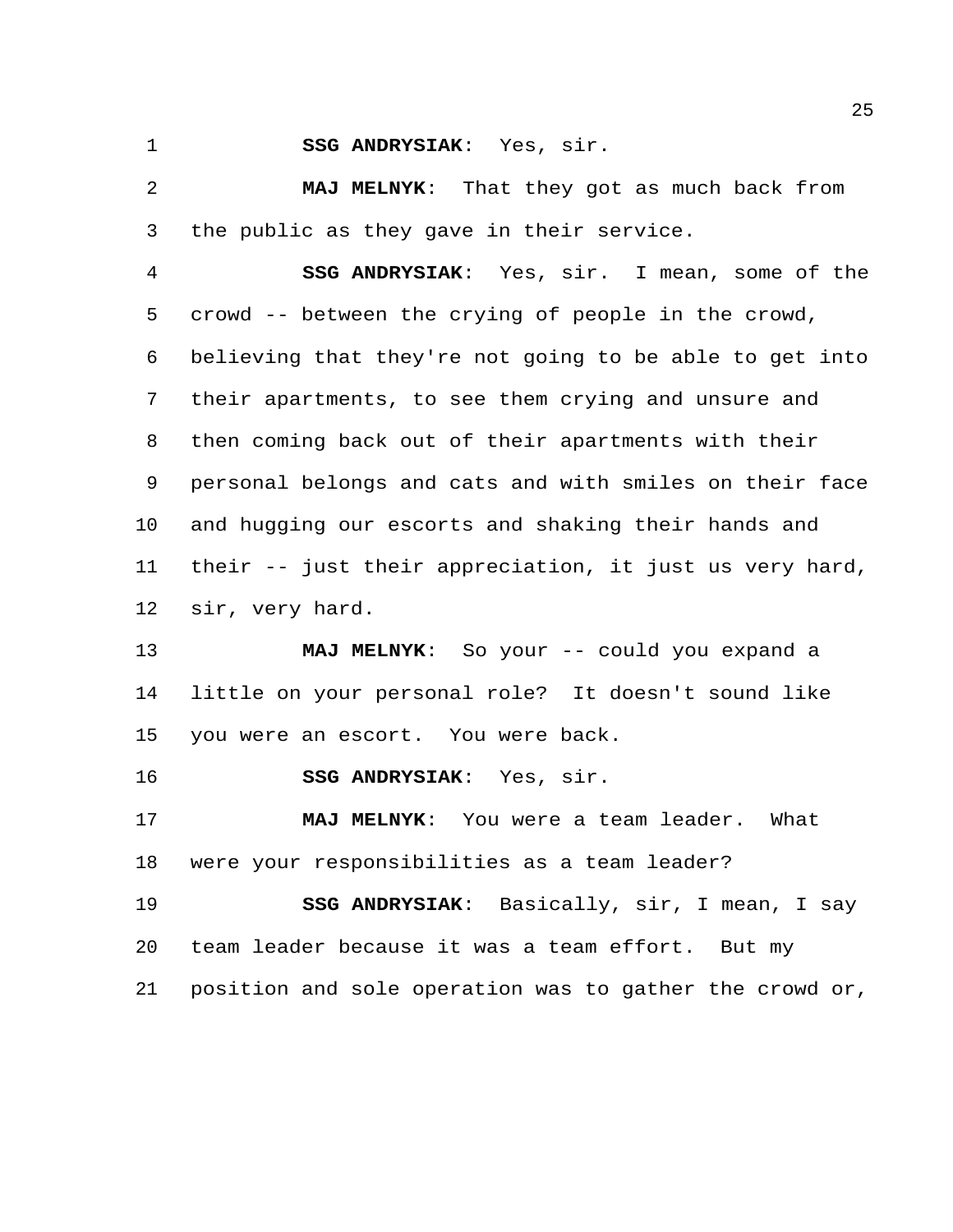I mean, organize the crowd.

 **MAJ MELNYK**: By building. **SSG ANDRYSIAK**: By buildings, by address, to calm the crowd, to answer all their questions that they had.

 That was my main mission, my main mission, and as I called an address, they came -- they came out of the holding area and then they were turned over to SSG Maybar.

11 His operation was to line up, again, by building, the groups, give them a brief, a safety briefing, hand out dust masks, okay, and collect all cameras. We could not allow any cameras into the site. We did not want pictures taken along the way and, you know, if it was insurance purposes for their apartments, the escorts themselves collected the cameras, held the cameras on the way down and the cameras on the way back.

 And at that time, again, in that, SSG Maybar's operation, he briefed them, checked all their IDs, and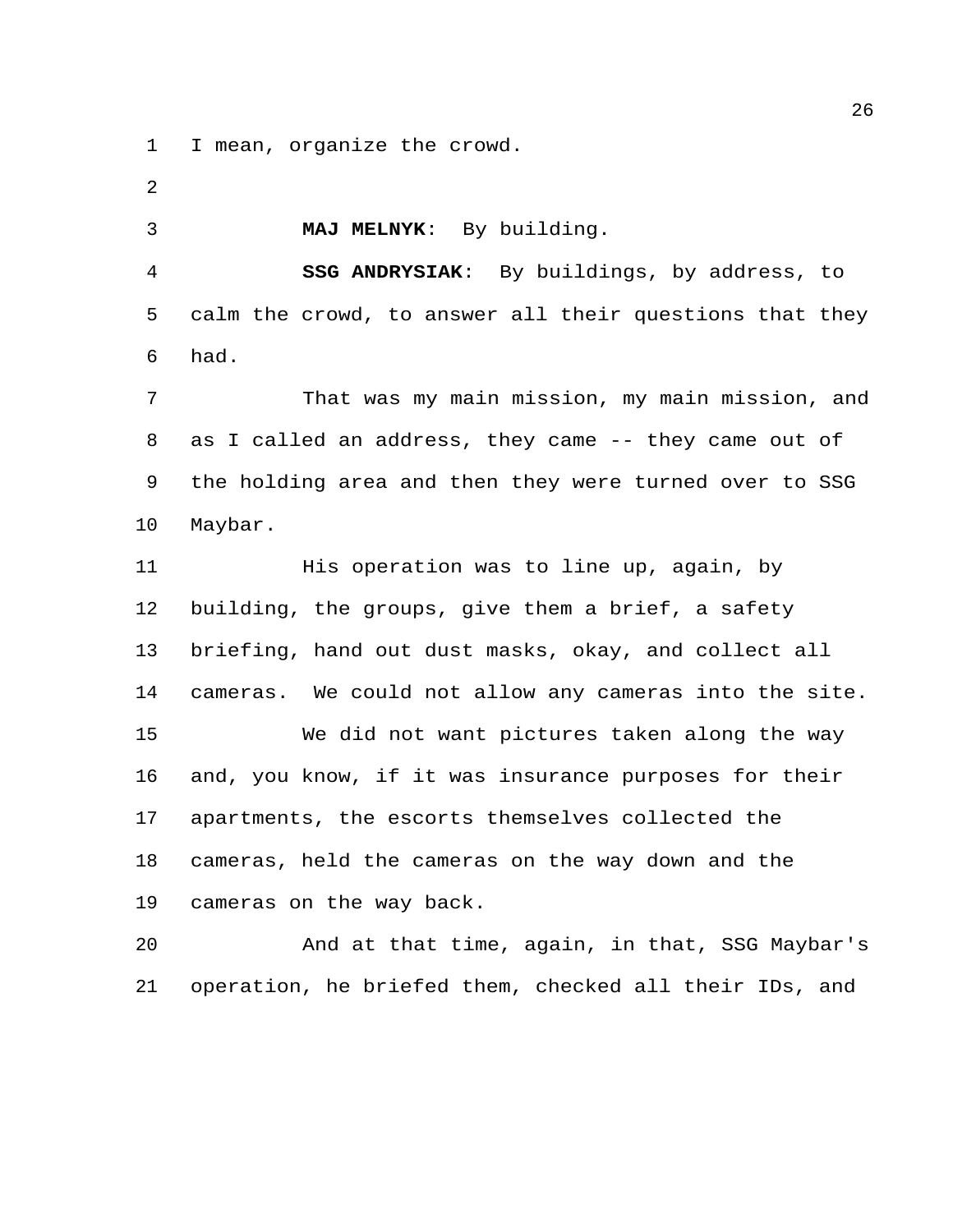then explained to them again, as I had did, please be brief, please gather your belongings that are essential to you that you need, and animals, and then what was told to them was please do not leave your escorts. When you get down to the area, please, when

 you come out of your building, stay with your escort and come back with the escort, and that's how the operation ran.

 And I would say by the third day, which was Saturday -- I mean, the operation was very smooth along the whole way, but by Thursday, the kinks and whatever kinks -- it's the only word I can think of at this time is kinks -- were worked out and we ran smoothly, I mean very smoothly, and we processed --

 Every day that we were there, by the end of the night, we had no residents left in the area.

Everybody was processed through that needed to be

processed through.

 **MAJ MELNYK**: What time do you usually shut down?

**SSG ANDRYSIAK**: The first couple of nights, we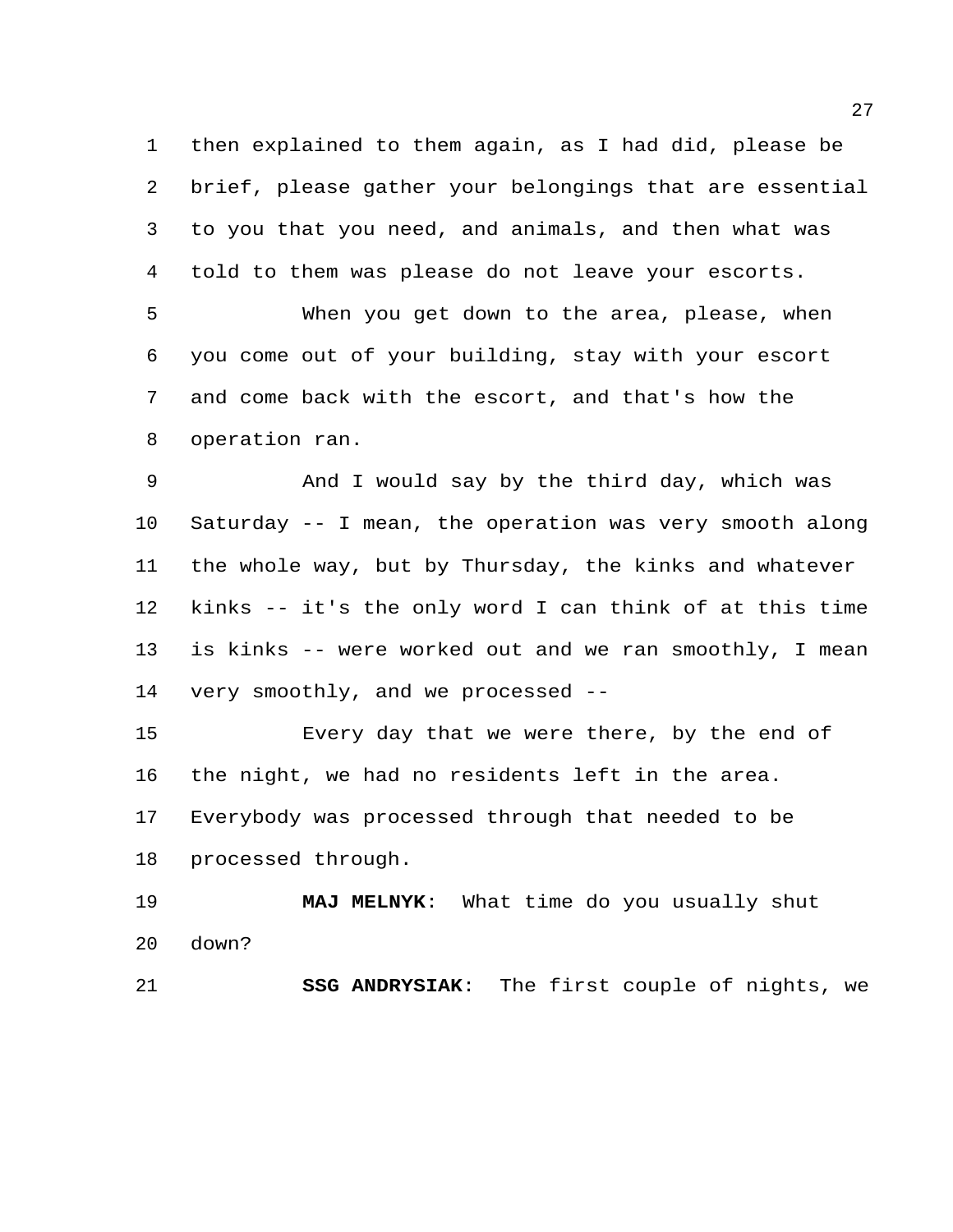ran -- we started when we hit the ground, which was approximately 0730, 0800. We established our perimeter, established the area, as a battalion first, and then we started our operations. Everybody went to their own operations and we

started ours.

**MAJ MELNYK**: Right.

 **SSG ANDRYSIAK**: The first couple of nights we ran til about 7:30.

**MAJ MELNYK**: In the evening.

 **SSG ANDRYSIAK**: Well, we had -- as I said, as far as kinks, about that time, it started to get dark. **MAJ MELNYK**: Right.

 **SSG ANDRYSIAK**: So the next night, for safety reasons, to have all our soldiers back in before dark and the residents, we were cutting it off at 6:00 o'clock in the evening, and that was for safety for the residents, as well as for our own soldiers.

 And then even cutting it down to 6:00 o'clock, we still processed everybody through. Every group we processed through.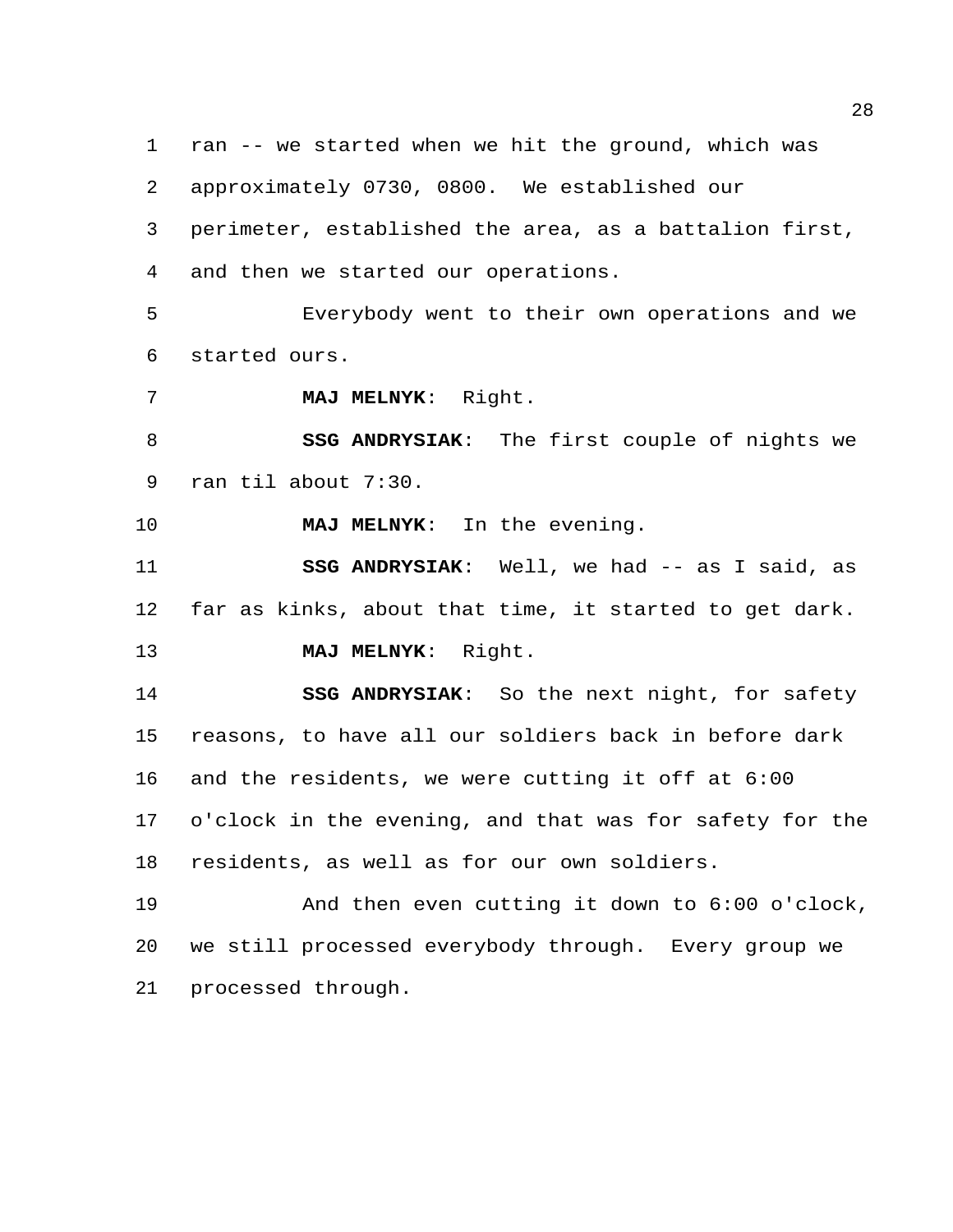**MAJ MELNYK**: What about your COMMO mission? After establishing that, putting up the antenna down, were there any other COMMO things -- **SSG ANDRYSIAK**: Yes, sir. **MAJ MELNYK**: -- that you all had to take care of? **SSG ANDRYSIAK**: Yes, sir. We -- as the mission went along, there was a need to establish another net at the command post, which was accomplished by my soldiers and the COMMO Platoon. 11 And then there was also -- **MAJ MELNYK**: How did you do that? **SSG ANDRYSIAK**: Basically, what we did was, at the time, when we had MANPAC [PRC]–77s, at the time. We could not mount another net into the vehicle at the time. So my COMMO Platoon had a -77 MANPAC and ran it off of one of the roof antennas on the vehicle, which worked out perfectly. Worked out perfectly. Another one of our missions was a Charlie Company commander's Humvee, which was all the way up at the top by Embassy Suites, past ground zero.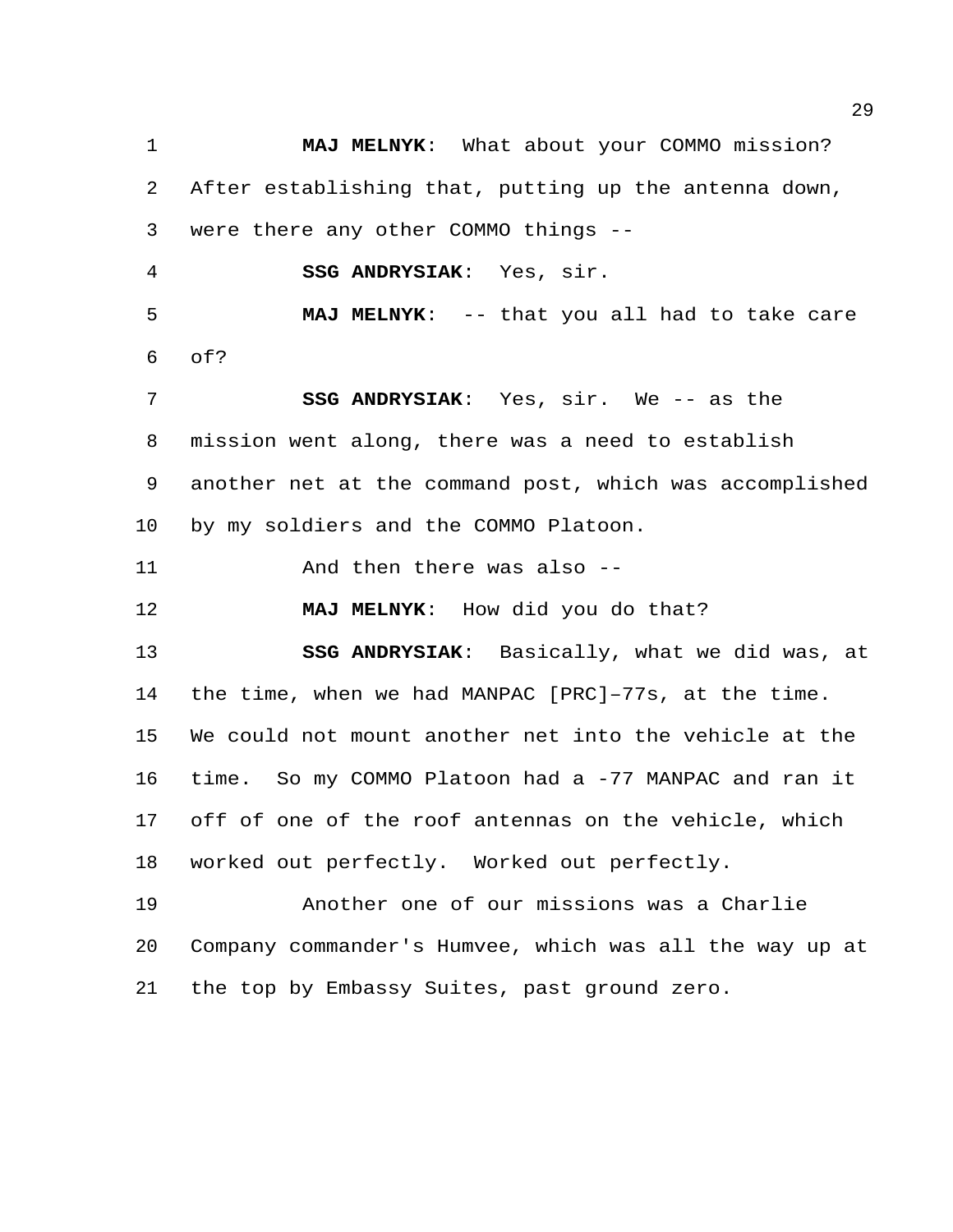**MAJ MELNYK**: On the west side, on the east side? **SSG ANDRYSIAK**: On the west side, sir. **MAJ MELNYK**: Roughly, around what street? **SSG ANDRYSIAK**: Right on the river. Again, sir, I'm not a 100 percent familiar -- **MAJ MELNYK**: Okay. **SSG ANDRYSIAK:** -- with the area, but it was, I would say, maybe -- maybe a quarter of a mile or less past ground zero, on the river. **MAJ MELNYK**: Okay. So on the west side. **SSG ANDRYSIAK**: On the west side, yes, sir. It was Embassy Suites.

 **MAJ MELNYK**: Embassy Suites, you said? **SSG ANDRYSIAK**: Embassy Suites, sir, yes. **MAJ MELNYK**: So there was a hotel up there. **SSG ANDRYSIAK**: Yes, sir. **MAJ MELNYK**: Looking at the map now.

 **SSG ANDRYSIAK**: Okay. This is ground zero here, sir.

**MAJ MELNYK**: Right. Area one.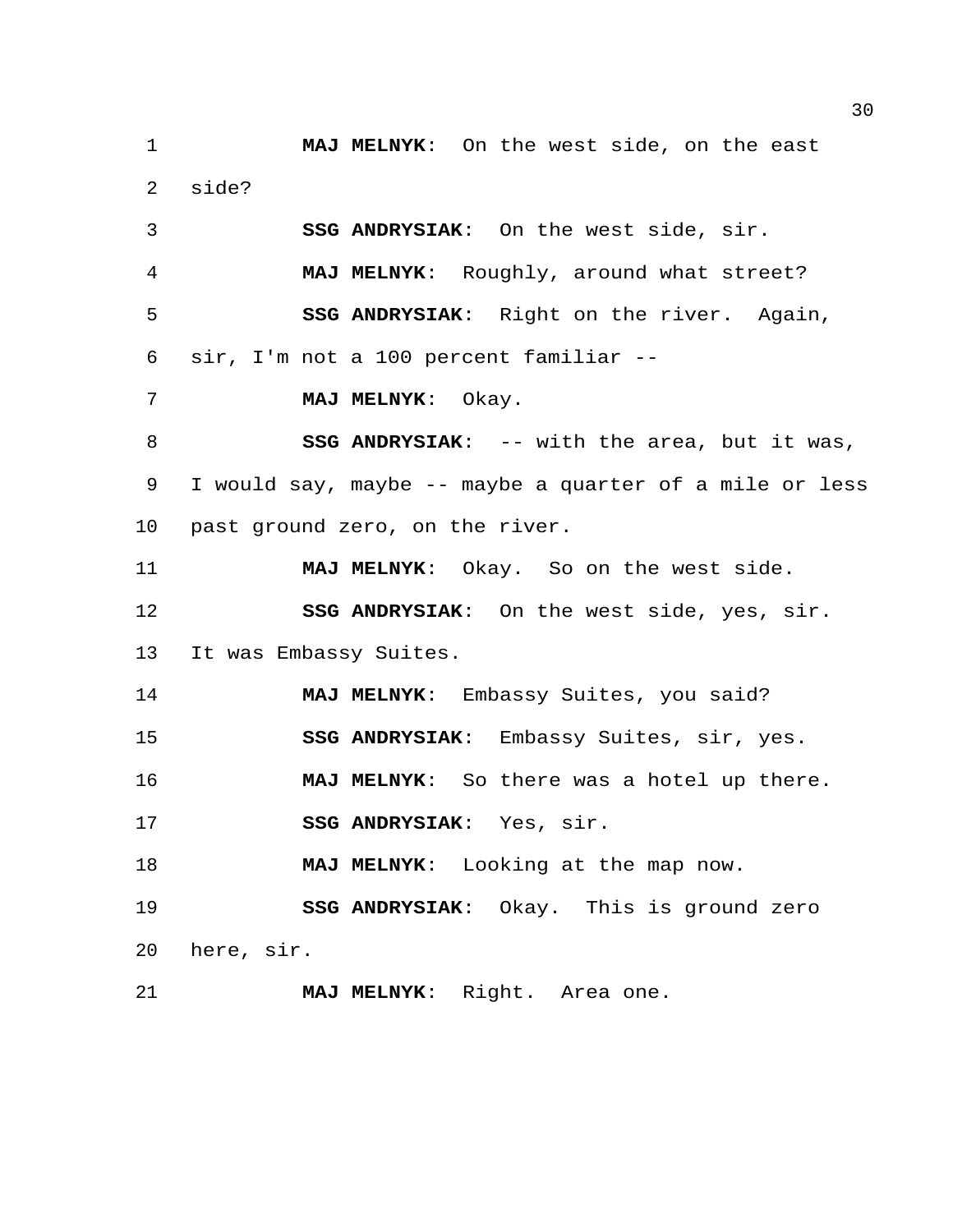**SSG ANDRYSIAK**: Yes, sir. I would say right along this area, sir.

 **MAJ MELNYK**: Which is in the World Financial Center.

 **SSG ANDRYSIAK**: In the World Financial Center. **MAJ MELNYK**: Okay.

 **SSG ANDRYSIAK**: Right up around in the World Financial Center.

**MAJ MELNYK**: Where they have the marina.

 **SSG ANDRYSIAK**: Yeah. We went through the marina, around, and then I would say right here, sir, just past the World Financial Center.

 **MAJ MELNYK**: Just past the World Financial Center.

**SSG ANDRYSIAK**: Yes, sir.

**MAJ MELNYK**: North End Avenue.

**SSG ANDRYSIAK**: Around that area, sir, yes.

**MAJ MELNYK**: Okay. And what was the problem

with the Charlie Company commander's vehicle?

 **SSG ANDRYSIAK**: Their vehicle radio was unable to transmit, only receive. So they had a MANPAC -77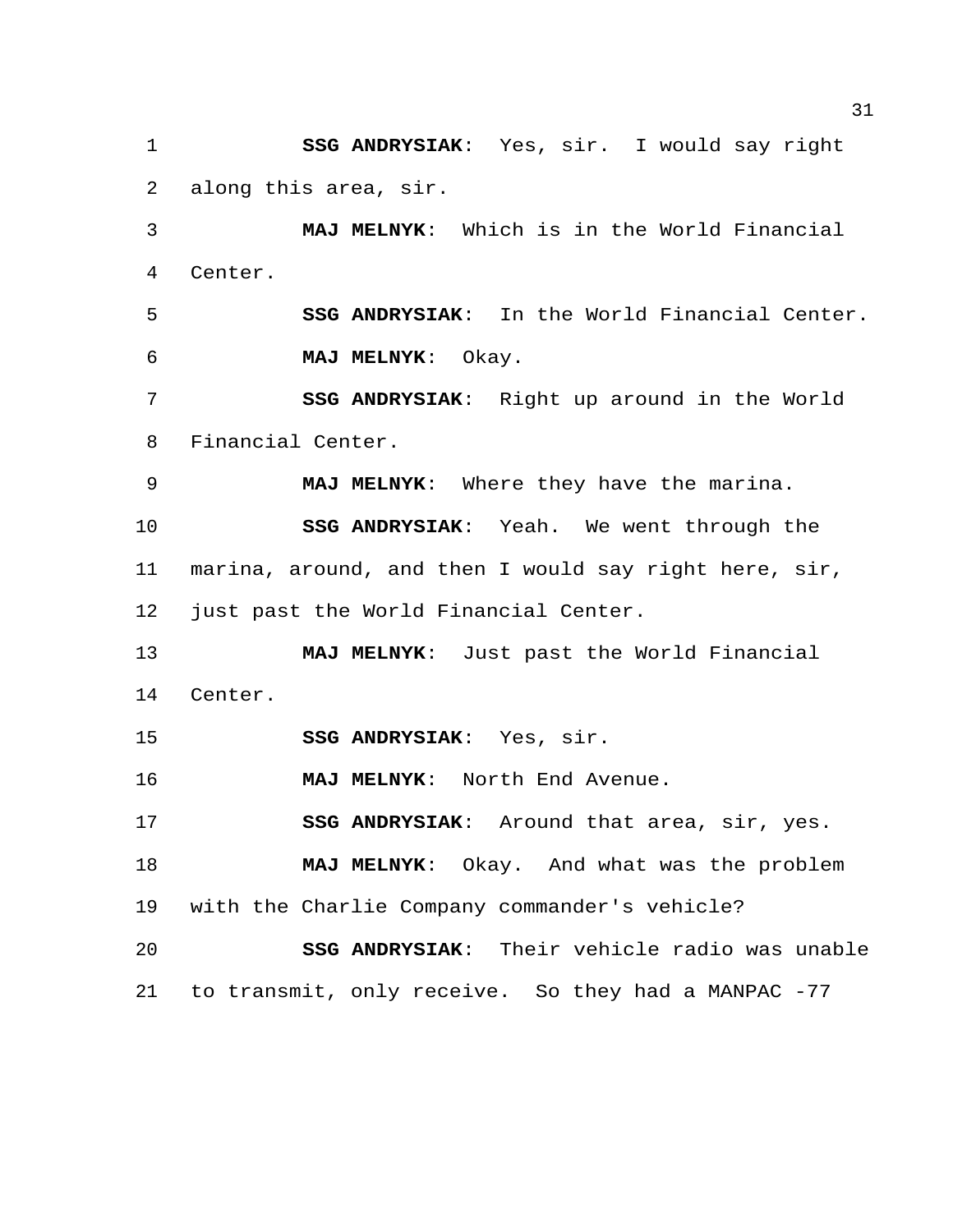for transmitting and they were receiving from the 524 and MANPAC transmission.

 Three of us, myself, CPL Rolon (phonetic,) and PVT Gonzalez walked up to the area from Battery Park to assess the situation.

 When we got to the area, we established that it was the radio, in fact, it was not transmitting and there was not a handset or anything else.

**MAJ MELNYK**: So the radio was broken.

 **SSG ANDRYSIAK**: So the radio was down. At that time, PVT Gonzalez pulled the radio out of the vehicle, out of the mount, put it on the hood of the Humvee, took the covers off, opened the radio up, and reset the circuit breaker inside the radio, and put it all back together, put it back in the vehicle, and had a 100 percent communications with the vehicle.

So it was a mission well accomplished.

 **MAJ MELNYK**: Given the atmosphere at that time, a lot of dust and dirt in the air, I imagine you probably had a lot of breakdowns.

**SSG ANDRYSIAK**: No, sir. Communications went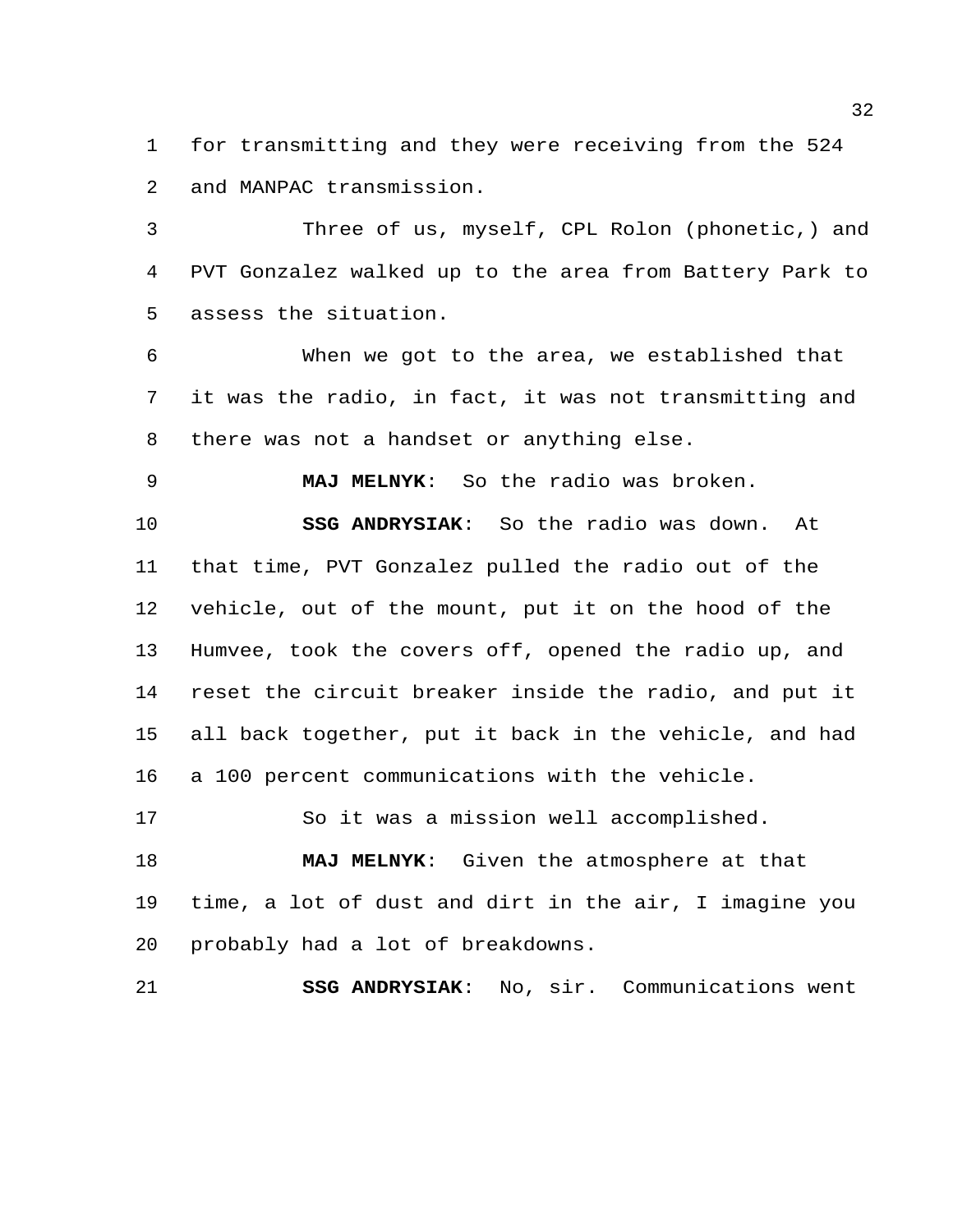well, sir. That was, to my knowledge, the only

 communications -- real communications problem that we had.

 Again, the area itself and the buildings and the geographical location of everything was, I would say, the hardest part to overcome.

 **MAJ MELNYK**: Because the line of sight wasn't established.

 **SSG ANDRYSIAK**: Line of sight, yes, sir. Line of sight was difficult to establish. But between relaying, if we had to, between companies to other companies or vehicle to vehicle from the command post, which we did, if it wasn't a direct contact between the receiving station, communications worked well.

 **MAJ MELNYK**: Did all of your orders come from CPT Daniels or did you interface directly with police, fire, other civilian elements that were giving you orders?

 **SSG ANDRYSIAK**: Sir, during the operation with the residents, I did touch base with the police command post.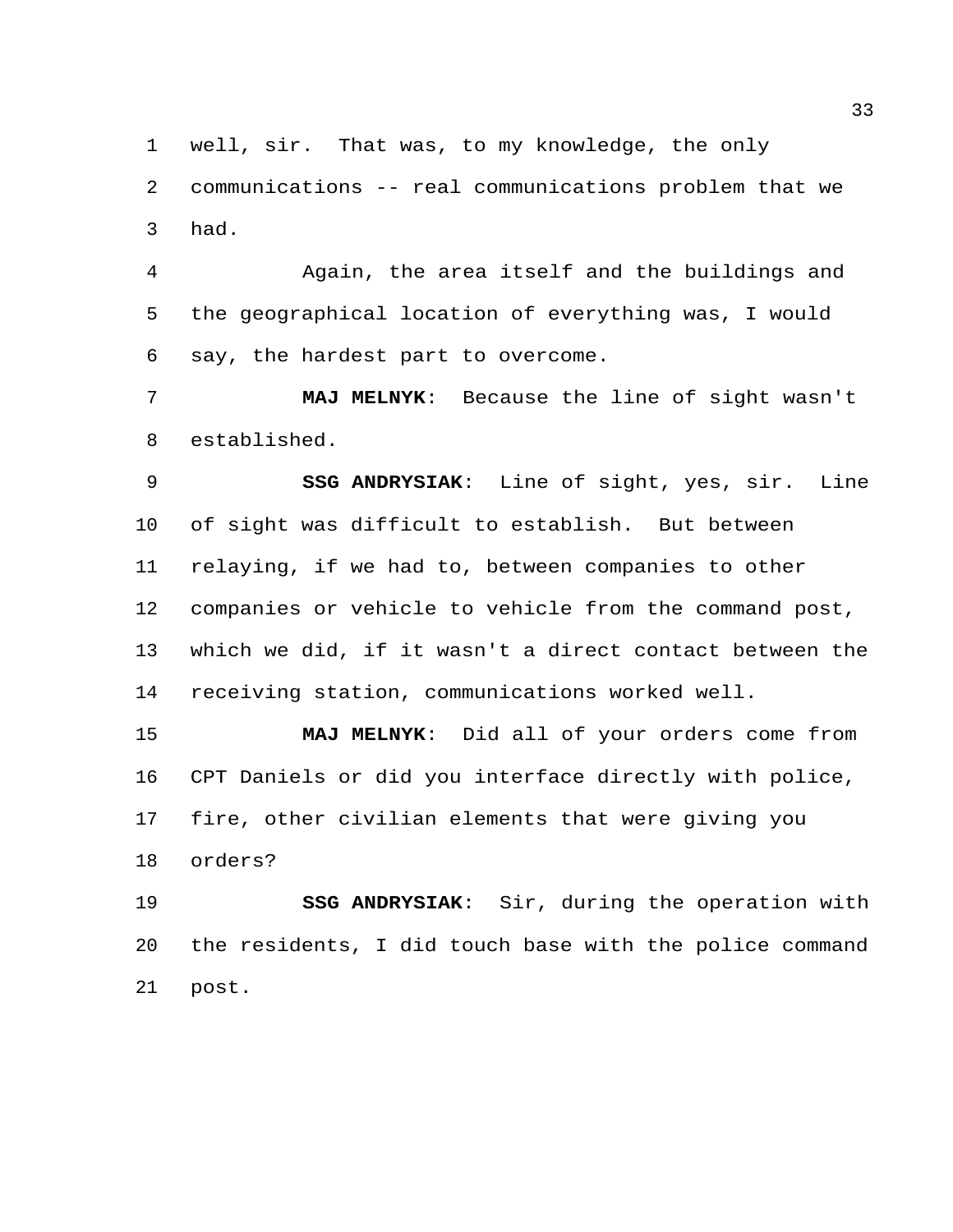**MAJ MELNYK**: Located where, do you know? **SSG ANDRYSIAK**: In Battery Park. **MAJ MELNYK**: They had a command post in Battery Park. **SSG ANDRYSIAK**: Yes. At the museum, I believe, that's there. There's a museum. **MAJ MELNYK**: I think that's the Customs House. **SSG ANDRYSIAK**: Right across the street they were. **MAJ MELNYK**: It looks like a museum. **SSG ANDRYSIAK**: I think it was a museum. Yeah, well, it was right across the street and that's

 where the police command post was set up. And I had touched base with them. I needed a bull horn, for one, because by about half the day, my voice was gone.

 So I finally was able to come up with a bull horn until HHC was able to -- the 69th was able to come up with one for me, which they located quite quickly for me, which helped out.

 **MAJ MELNYK**: So most of your communication with the crowd was being bull horned.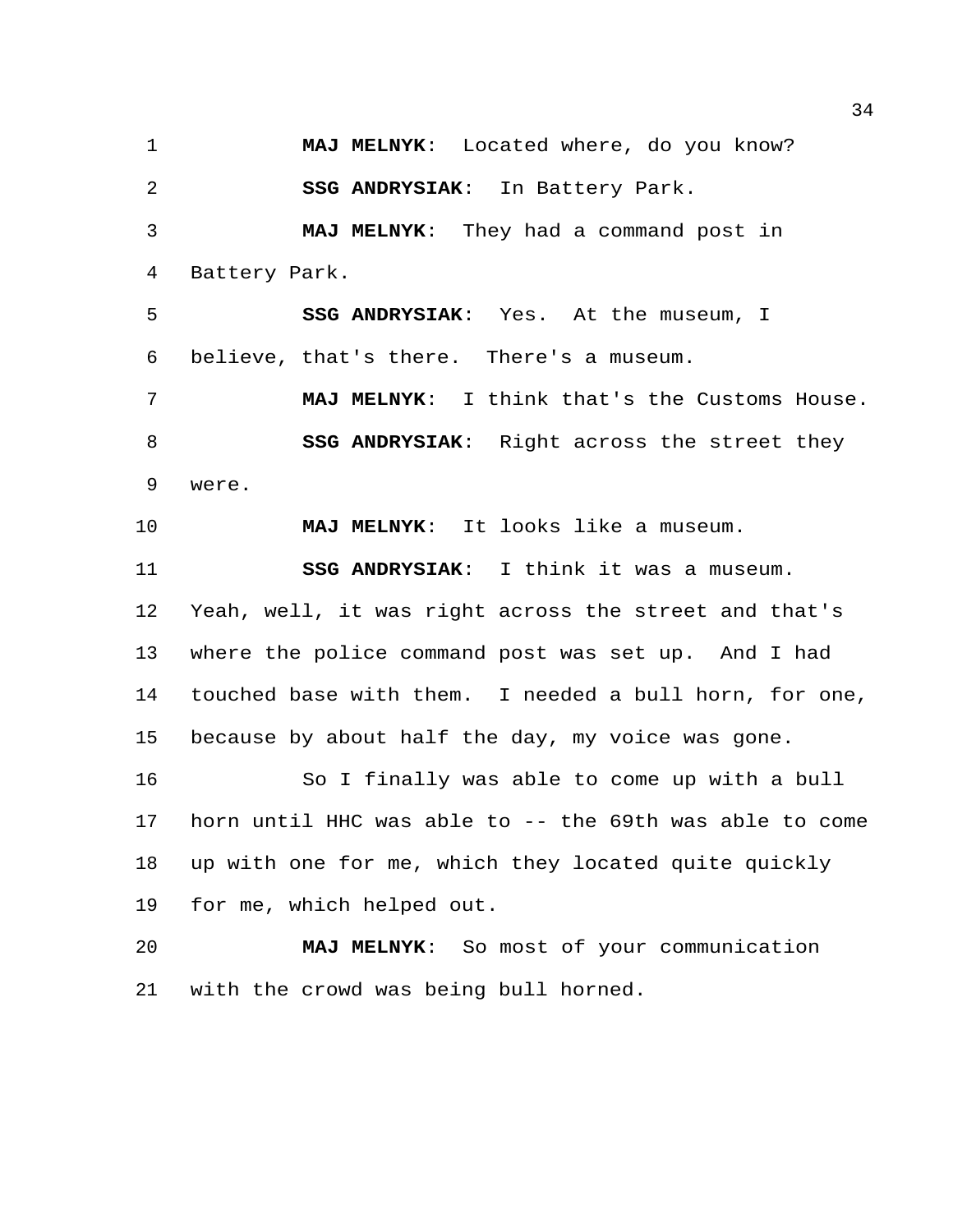**SSG ANDRYSIAK**: Yes, sir.

**MAJ MELNYK**: For --

 **SSG ANDRYSIAK**: Until I lost my voice, yeah. But it had to be one of the most uplifting missions that I have ever entailed in my 18 years of service. It was just unbelievable. I enjoyed interfacing with the community 100 percent, as well as Sergeant Maybar and the escorts that were part of the team.

 It was just -- as I told the crowd, that was the best -- that was the best part of our mission, of what we do, was helping the community and helping the residents, and I did, I stressed that to the crowd many times through the days that we were there, that this is the best part of our mission is to help these people and get them in and handle their needs, which we did above and beyond, sir, above and beyond.

And, again --

**MAJ MELNYK**: It sounds like you're --

 **SSG ANDRYSIAK**: Yes, sir. I'm very proud. And, again, between the escorts and everybody else, without one of those, the mission would not have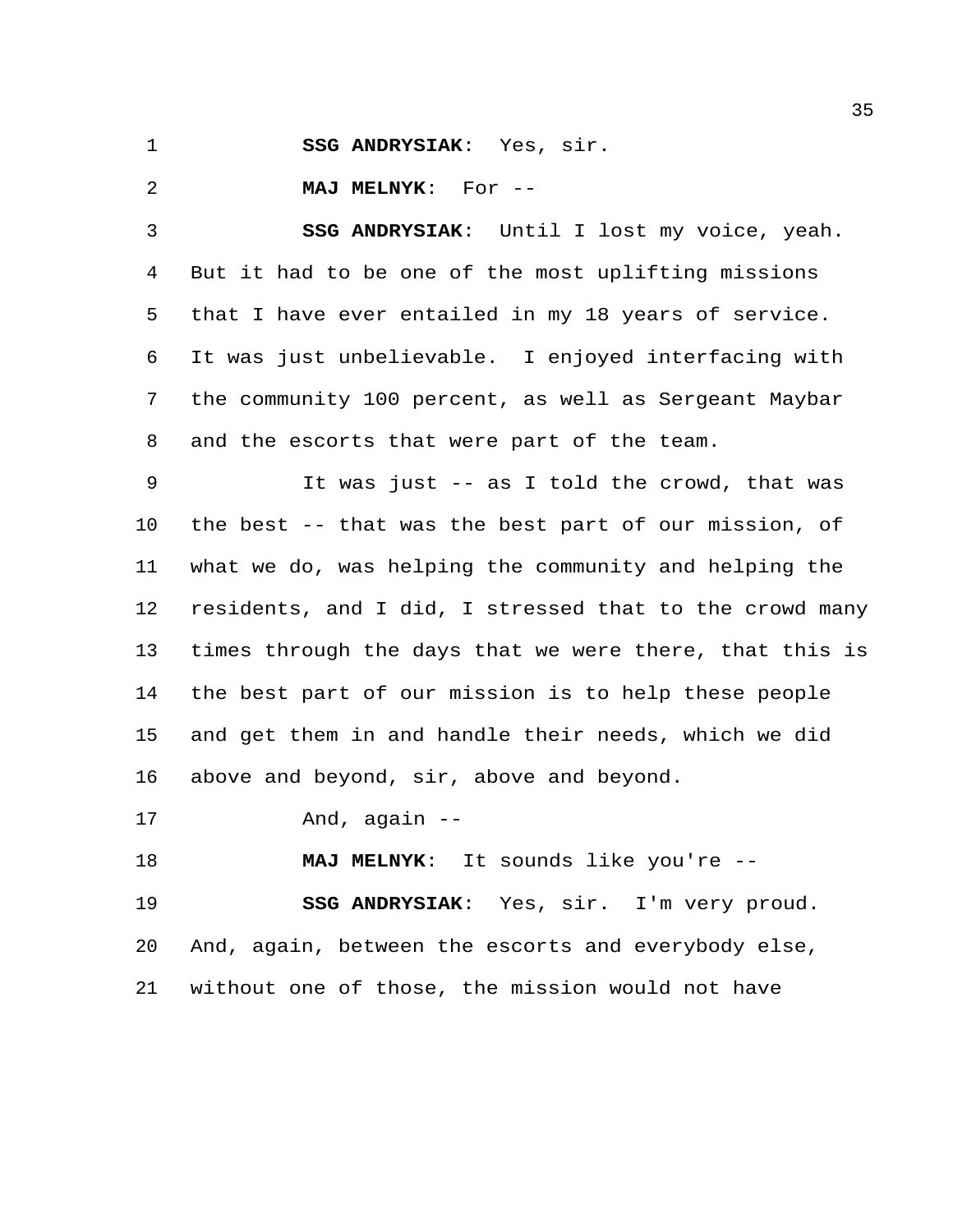worked. It would not have worked.

 **MAJ MELNYK**: Is there anything else that you want to add that you experienced, that you think is noteworthy or interesting? **SSG ANDRYSIAK**: One thing I'd like to say, again, as I had told the formation earlier today, that I am proud to be on the ground. Words can't say how proud I am to be on the ground with the 1st of the 69th. And for this mission, for any future mission that comes, that happens, whatever that mission may be, I am proud to be here with the 1st of the 69th, and this is my home and this will be my home, if not for anything beyond my control, this will be my home, and that's a fact, sir. I am proud to be with these soldiers, I can't say it enough, and with the command staff, LTC Slack,

 CPT Daniels, LT Whaley (phonetic,) all the command staff, sir.

 I am very proud to be part of this unit. **MAJ MELNYK**: Well, thank you very much.